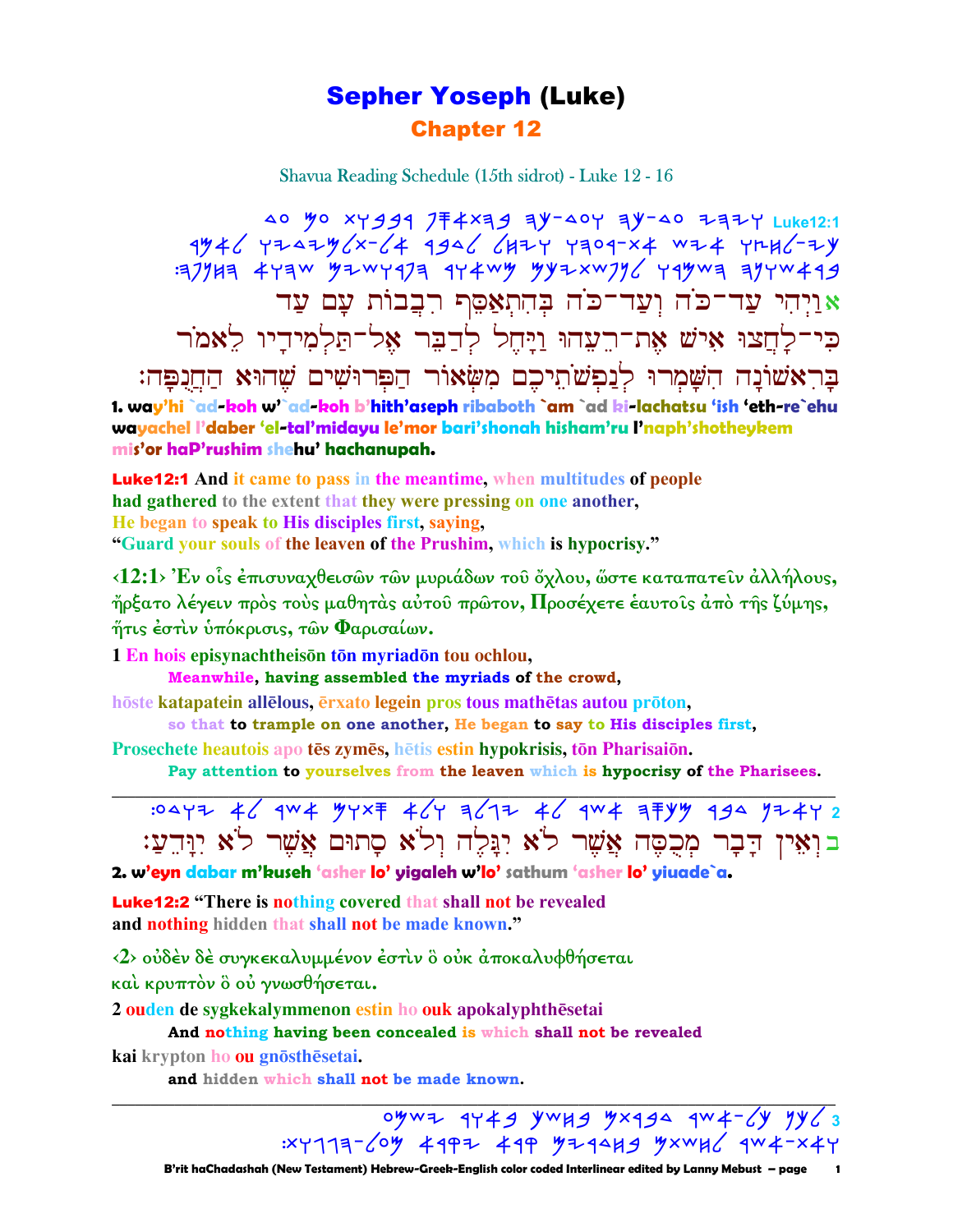## גלָכֶן כָּל־אֲשֶׁר הִבַּרְחֵם בַּחֹשֵׁךְ בָאוֹר יִשָּׁמֵעַ וְאֵת־אֲשֶׁר לְחֲשָׁתֵּם בַּחֲדָרִים קַרֹא יִקַּרֵא מֵעֲל־הַגַּגּוֹת:

3. laken kal-'asher dibar'tem bachshe'k ba'or vishame`a w'eth-'asher l'chash'tem bachadarim garo' yigare' me`al-hagagoth.

**Luke12:3** "Thus, all that you speak in the darkness shall be heard in the light, and what you have whispered in the inner rooms shall surely be proclaimed upon the housetops."

 $\langle 3 \rangle$  άνθ' ων όσα έν τη σκοτία είπατε έν τω φωτι άκουσθήσεται, καὶ ὃ πρὸς τὸ οὖς ἐλαλήσατε ἐν τοῖς ταμείοις κηρυχθήσεται ἐπὶ τῶν δωμάτων. 3 anth' hōn hosa en tē skotia eipate en tō phōti akousthēsetai.

"So then, what things in the darkness you said, in the light shall be heard, kai ho pros to ous elalesate en tois tameiois

and what to the ear you spoke in the secret rooms,

kērvchthēsetai epi tōn dōmatōn.

shall be proclaimed on the housetops."

7473-x4  $y$ 2x2yy3-yy 4492x-64 24242 yy6 9y4 2y44 :440 0476 yaz 646-yz4 yy-24H44 דואַני אֹמֵר לַכֵם יִדִידַי אַל־תִּירִאוּ מִן־הַמְמִיתִים אֶת־הַגּוּף וְאַחֲרֵי־כֵן אֵין־לְאֵל יָדָם לְהָרַע עוֹד:

4. wa'ani 'omer lakem y'diday 'al-tir'u min-ham'mithim 'eth-haguph w'acharey-ken 'evn-l'el vadam l'hara``od.

**Luke12:4 "Yet I say to you, "My dear friends, do not fear** of those who put the body to death and afterward have no power to harm any further."

<4> Λέγω δε ύμιν τοις φίλοις μου, μή φοβηθήτε άπο των αποκτεινόντων το σώμα και μετά ταυτα μή έχόντων περισσότερόν τι ποιήσαι.

4 Lego de hymin tois philois mou, me phobethete apo ton apokteinonton to soma Now I say to you my friends, "Do not afraid of the ones killing the body

kai meta tauta mē echontōn perissoteron ti poiēsai.

and after these things not having anything more to do."

4492 4492x 9w4 x4 yyx4 3944 694 5  $799977 - 64$   $976$   $1049$   $1049$   $1049$   $1049$   $1049$   $1049$   $1049$   $1049$ : 14442x + 244 446 444 744 744 האַבַל אוֹרֵה אֶתְכֶם אֶת אֱשֶׁר תִּירַאוּ יְראוּ אֶת־אֱשֶׁר בְּיָדוֹ לְהֲמִית וְאֲחַר לְהַשָׁלִיהְ אֱל־גֵּיהִנֹּם אָכֶן אַנִי אֹמֶר לַכֶם אוֹתוֹ תִּירַאוּן:

 $\overline{\mathbf{2}}$ 

5. 'abal 'oreh 'eth'kem 'eth 'asher tira'u y'r'u 'eth-'asher b'yado l'hamith w'achar l'hash'li'k 'el-geyhinnom 'aken 'ani 'omer lakem 'otho tira'un.

**Luke12:5 "But I shall teach you whom to fear: fear the One who has His power** to put to death and then to cast into geyhinnom! Thus, I say to you, 'Fear Him!'" B'rit haChadashah (New Testament) Hebrew-Greek-English color coded Interlinear edited by Lanny Mebust - page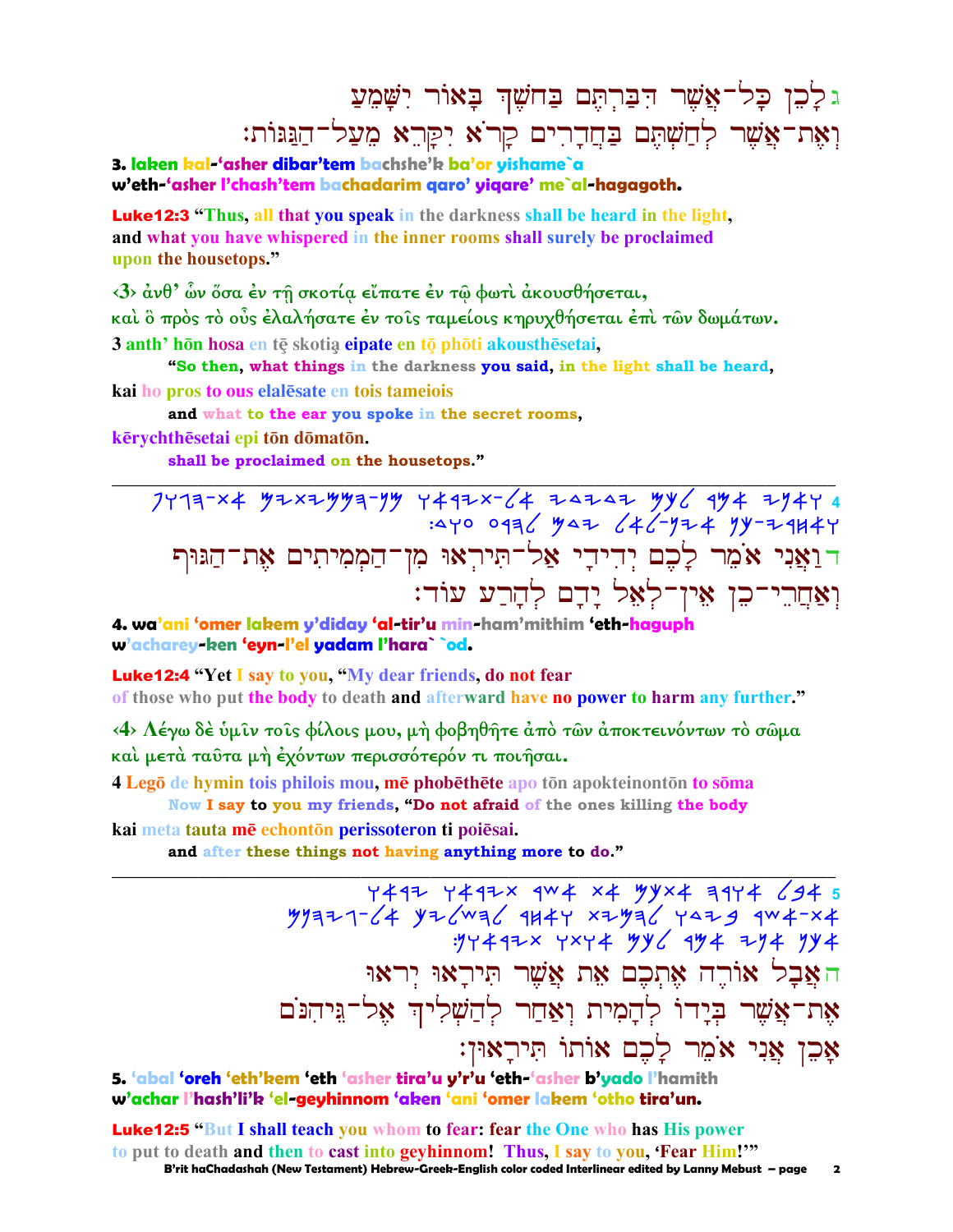<5> υποδείξω δε υμίν τίνα φοβηθήτε· φοβήθητε τον μετά το άποκτείναι έχοντα έξουσίαν έμβαλεῖν εἰς τὴν γέενναν. ναὶ λέγω ὑμῖν, τοῦτον φοβήθητε. 5 hypodeixō de hymin tina phobēthēte;

But I shall show you someone you should fear,

phobethete ton meta to apokteinai echonta exousian embalein eis ten geennan.

fear the one after the body killing having authority to throw into Gehenna. nai legō hymin, touton phobēthēte.

Yes, I say to you, Fear this One.

 $774774 + 7999$  y 1974 x 4/36<br> y 14-3/43 y 1984 x 1974 x 1984 y 1984. ו הֵלֹא תִמַּכַרְנַה חַמָּשׁ צִפֵּרִים בִּשְׁנֵי אָסֲרִים ואין־אחת מהן נשכחת לפני האלהים:

6. halo' thimakar'nah chamesh tsiparim bish'ney 'issarim w'eyn-'achath mehen nish'kachath liph'ney ha'Elohim.

**Luke12:6 "Are not five sparrows sold for two copper coins?** Yet not one of them is forgotten by the Elohim."

<6> ούχι πέντε στρουθία πωλούνται άσσαρίων δύο;

και εν έξ αύτων ούκ έστιν έπιλελησμένον ένώπιον του θεου.

6 ouchi pente strouthia polountai assarion duo?

"Are not five sparrows sold for two assarion?

kai hen ex auton ouk estin epilelesmenon enopion tou theou.

And one of them has not been overloaded before the Elohim."

 $Y4472264$  yy (y (y xyyyy yyw 44 xy 40w-y 1 yx 4y 7 : x y g q y z q j n y x q q z זוְאַתֵּם גַּם־שַׂעֲרוֹת רֹאֹשָׁכֶם נִמְנוֹת כָּלַן לָכֶן אַל־תִּירָאוּ יִקַרְתֵּם מְצִפֵּרִים רַבּוֹת:

7. w'atem gam-sa`aroth ro'sh'kem nim'noth kulan laken 'al-tira'u y'gar'tem mitsiparim rabboth.

**Luke12:7** "And as for you, even the hairs of your head are all numbered. So do not fear; you are more precious than many birds."

<7> ἀλλὰ καὶ αἱ τρίχες τῆς κεφαλῆς ὑμῶν πᾶσαι ἠρίθμηνται.

μή φοβεῖσθε· πολλῶν στρουθίων διαφέρετε.

7 alla kai hai triches tēs kephalēs hymōn pasai ērithmēntai.

"But even the hairs of your head all have been counted.

mē phobeisthe; pollon strouthion diapherete.

Do not afraid, than many sparrows you are worth more."

 $\frac{11}{2}$   $\frac{11}{2}$   $\frac{11}{2}$   $\frac{11}{2}$   $\frac{11}{2}$   $\frac{11}{2}$   $\frac{11}{2}$   $\frac{11}{2}$   $\frac{11}{2}$   $\frac{11}{2}$   $\frac{11}{2}$   $\frac{11}{2}$   $\frac{11}{2}$   $\frac{11}{2}$   $\frac{11}{2}$   $\frac{11}{2}$   $\frac{11}{2}$   $\frac{11}{2}$   $\frac{11}{2}$   $\frac{11}{2}$   $.977374$  +  $7946$  +  $7976$  +  $9$   $3977$   $9943$  +  $399$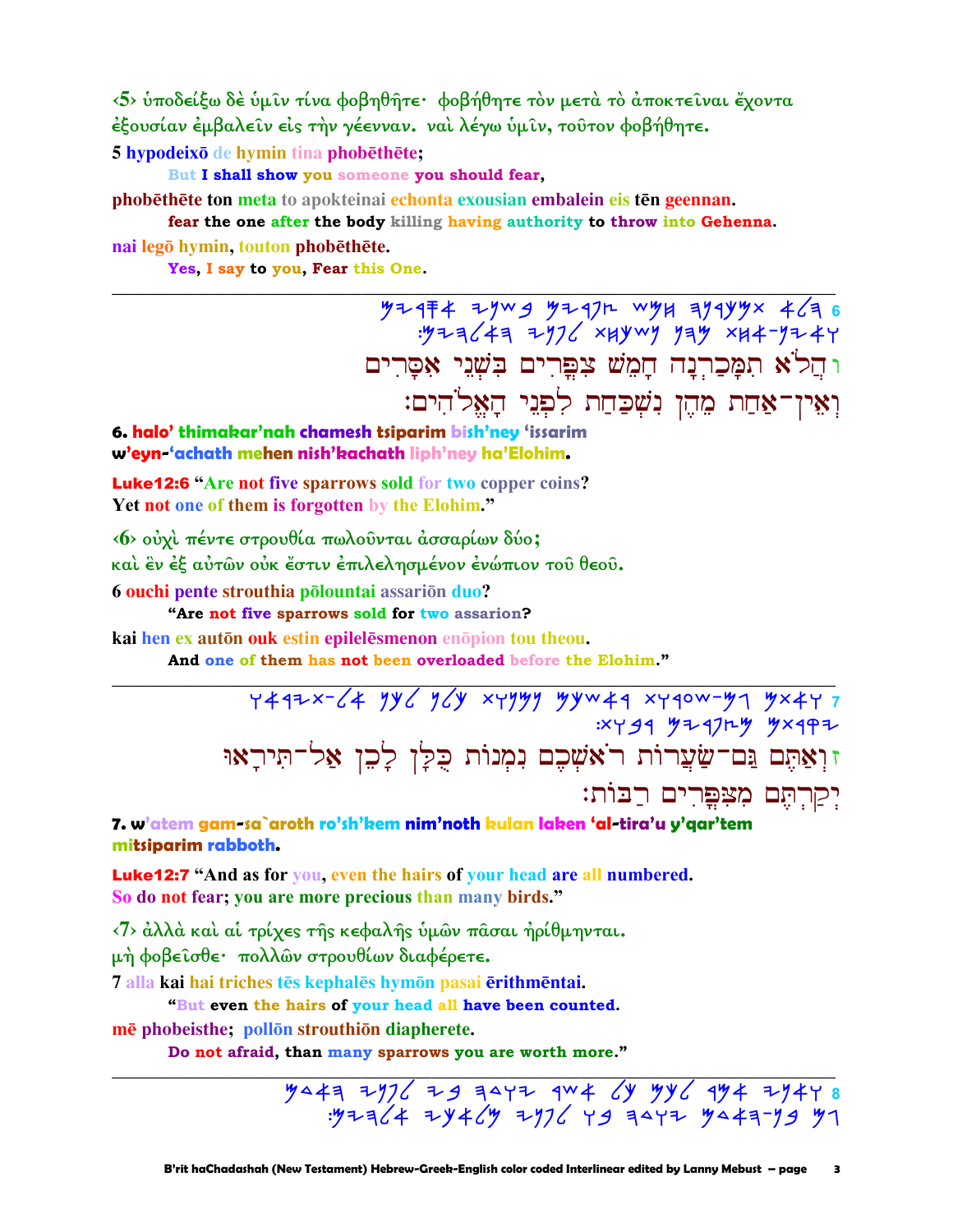<u>חואני אֹמֵר לַכֵם כֹּל אֲשֶׁר יוֹדֵה בִי לִפְנִי הַאֲדָם</u> נֵם בֶּן־הָאָדָם יוֹדֵה בוֹ לְפְנֵי מַלְאֵכֵי אֵל<sup>ּי</sup>הִים:

**8. wa'ani 'omer lakem kol 'asher yodeh bi liph'ney ha'adam gam Ben-ha'Adam yodeh bo liph'ney mal'akey 'Elohim.**

Luke12:8 **"Yet I say to you, anyone who acknowledges Me before men, the Son of Man shall also acknowledge him before the messengers of Elohim."**

**‹8› Λέγω δὲ ὑµῖν, πᾶς ὃς ἂν ὁµολογήσῃ ἐν ἐµοὶ ἔµπροσθεν τῶν ἀνθρώπων, καὶ ὁ υἱὸς τοῦ ἀνθρώπου ὁµολογήσει ἐν αὐτῷ ἔµπροσθεν τῶν ἀγγέλων τοῦ θεοῦ· 8 Legō de hymin, pas hos an homologēsē en emoi emprosthen tōn anthrōpōn,** 

 **And I say to you "Everyone whoever confesses me before men.** 

**kai ho huios tou anthrōpou homologēsei en autō emprosthen tōn aggelōn tou theou; Also the Son of Man shall confess him before the angels of the Elohim."** 

: M+= C4 + Y4 CM + Y2 WHY+ 443 MA44 + Y2 C + 9 WHYM44 9 טוּהַמְכַחֵשׁ בִּי לְפְנֵי הַאֲדָם הוּא יְכִחֲשׁ לְפִנֵי מַלְאֲכֵי אֱלֹהִים:

**\_\_\_\_\_\_\_\_\_\_\_\_\_\_\_\_\_\_\_\_\_\_\_\_\_\_\_\_\_\_\_\_\_\_\_\_\_\_\_\_\_\_\_\_\_\_\_\_\_\_\_\_\_\_\_\_\_\_\_\_\_\_\_\_\_\_\_\_\_\_\_\_\_\_\_\_\_\_\_\_\_\_\_\_\_\_\_\_\_\_\_\_\_**

**\_\_\_\_\_\_\_\_\_\_\_\_\_\_\_\_\_\_\_\_\_\_\_\_\_\_\_\_\_\_\_\_\_\_\_\_\_\_\_\_\_\_\_\_\_\_\_\_\_\_\_\_\_\_\_\_\_\_\_\_\_\_\_\_\_\_\_\_\_\_\_\_\_\_\_\_\_\_\_\_\_\_\_\_\_\_\_\_\_\_\_\_\_**

**9. w'ham'kachesh bi liph'ney ha'adam hu' y'kuchash liph'ney mal'akey 'Elohim.**

Luke12:9 **"But the one who disowns Me before men shall be disowned before the messengers of Elohim."**

**‹9› ὁ δὲ ἀρνησάµενός µε ἐνώπιον τῶν ἀνθρώπων ἀπαρνηθήσεται ἐνώπιον τῶν ἀγγέλων τοῦ θεοῦ.** 

**9 ho** de arnesamenos me enopion ton anthropon aparnethesetai

 **"But the one having denied Me before men shall be denied**

**enopion ton aggelon tou theou.** 

**before the angels of Elohim."**

YC HCFZ 9443-9*9-*CO 379H 994Z 9W4 CYY 10  $Y'$   $Y'$   $Y$   $Y = Y'$   $Y = Y'$ יוְכֹל אֲשֶׁר יְדַבֵּר חֶרִפָּה עַל־בֵּן־הָאָדָם יִסַלַח לוֹ וִהַמְנֵהֵף אֶת־רוּחַ הַקֹּהֵשׁ לֹא יִסֲלַח לוֹ:

**10. w'kol 'asher y'daber cher'pah `al-Ben-ha'Adam yisalach lo w'ham'gadeph 'eth-Ruach haQodesh lo' yisalach lo.**

Luke12:10 **"All who speaks disgrace against the Son of Man shall be forgiven for it. But one who reviles the Holy Spirit shall not be forgiven for it."**

**‹10› καὶ πᾶς ὃς ἐρεῖ λόγον εἰς τὸν υἱὸν τοῦ ἀνθρώπου, ἀφεθήσεται αὐτῷ·** 

**τῷ δὲ εἰς τὸ ἅγιον πνεῦµα βλασφηµήσαντι οὐκ ἀφεθήσεται.** 

**10 kai pas hos erei logon eis ton huion tou anthrōpou,** 

 **"And everyone who shall say a word against the Son of Man.** 

 $a$ phethesetai auto:

**It shall be forgiven him.** 

**t**ō de eis to hagion pneuma blasphēmēsanti ouk aphethēsetai.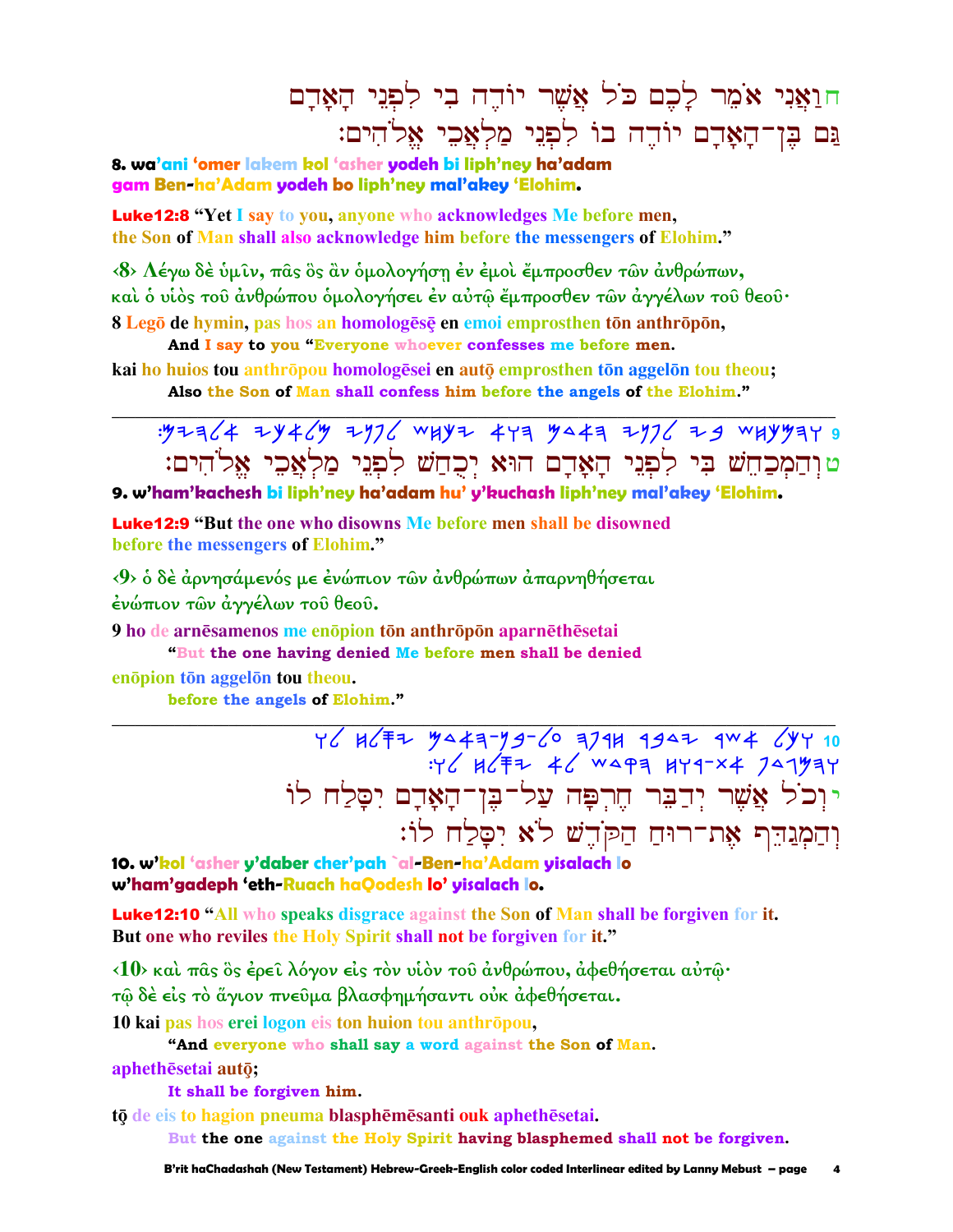$xy7777)$   $x \rightarrow 4 - 24$   $xy \rightarrow 4 - 27$   $xy \rightarrow 11$  $YP$ <br />  $Y74$   $Y744$ <br />  $Z4$   $Y767$   $X77$   $X77$   $X789$   $X77$   $X79$   $X79$   $X79$   $X79$  $4494x - 394$   $4948x - 399$ יא וְכַאֲשֶׁר יָבִיאוּ אָתְכֶם אֶל־בַּתֵּי כְנִסְיּוֹת וִלְפְנֵי הָרָשָׁיּוֹת וְהַשֲלִיטִים אֲל־תִּדְאֲגוּ אֵיךְ תִּצְטַדִּקוּ וּבַמֵּה תִּצִטֲדִקוּ וּמַה־תִּדַבֵּרוּ:

11. w'ka'asher yabi'u 'eth'kem 'el-batey k'nesioth w'liph'ney harashuyoth w'hashalitim 'al-tid'agu 'ey'k tits'tad'qu ubameh tits'tad'qu umah-t'daberu.

**Luke12:11 "When they bring you unto the house of synagogues and before the authorities** and the rulers, do not worry how you shall justify yourselves or with what you shall justify yourselves or what you shall say."

<11> ὅταν δέ είσφέρωσιν ὑμας ἐπὶ τὰς συναγωγὰς καὶ τὰς ἀρχὰς καὶ τὰς ἐξουσίας, μή μεριμνήσητε πῶς ἢ τί ἀπολογήσησθε ἢ τί εἴπητε·

11 hotan de eispherōsin hymas epi tas synagōgas kai tas archas

"And when they bring in you before the synagogues and the rulers kai tas exousias, mē merimnēsēte pōs ē ti apologēsēs the

and the authorities. Do not worry how or what you should speak in defense

#### *<u>e</u>* ti eipēte;

or what you should say."

<u>12. ki-Ruach haOodesh hu' voreh 'eth'kem basha`ah hahi' 'eth-hanakon l'daber.</u>

**Luke12:12 "For in that hour the Holy Spirit shall teach you the correct thing to say."** 

<12> το γάρ άγιον πνεύμα διδάξει ύμας έν αύτη τη ώρα α δει είπειν.

12 to gar hagion pneuma didaxei hymas en autę tę hōrą ha dei eipein.

"For the Holy Spirit shall teach you in the same hour what it is necessary to say."

 $744-64$  47-974 3947 703-77 414 7764 97477 13  $\frac{1}{3}wq+1-x4 + kx4 + k$ יגוַיֹּאמֶר אֶלָיו אֶחָד מִן־הַעָם מוֹרֶה אֱמָר־נַא אֶל־אֶחִי וִיַחֲלֹק אָתִּי אֵת־הַיִרֻשָּׁה:

13. wayo'mer 'elayu 'echad min-ha`am Moreh 'emar-na' 'el-'achi w'yachaloq 'iti 'eth-hay'rushah.

**Luke12:13** One of the people said to Him, "Teacher, please tell my brother to divide the inheritance with me."

 $\langle 13 \rangle$  Είπεν δέ τις έκ του όχλου αύτω, Διδάσκαλε,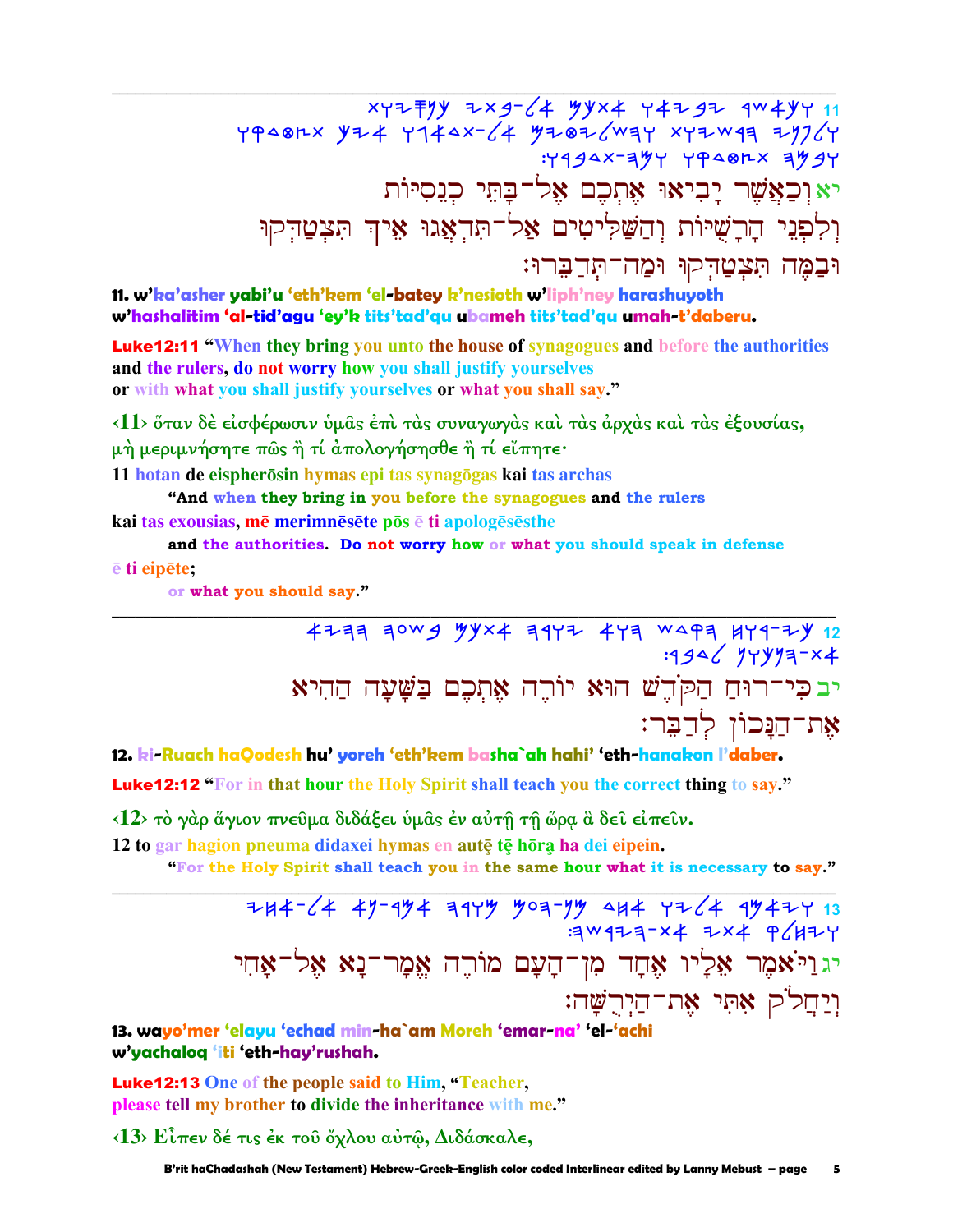είπε τῶ ἀδελφῶ μου μερίσασθαι μετ' έμοῦ την κληρονομίαν. 13 Eipen de tis ek tou ochlou autō, Didaskale,

And said someone out of the crowd to him, "Teacher, eipe tō adelphō mou merisasthai met' emou tēn klēronomian.

speak to my brother to share with me the inheritance."

:P (HY (Y 87W ( YYZ (O ZYYW ZY YA 4-Y 9 YZ (4 4442Y 14 יד וַיֹּאמֶר אֶלָיו בִּן־אָדָם מִי שַׂמַנִי עֲלֵיכֶם לְשֹׁפֵט וְלִמְחַלֵּק:

14. wayo'mer 'elayu ben-'adam mi samani `aleykem l'shophet w'lim'chaleg.

**Luke12:14 He said to him, "Son of man, who placed Me over you as a judge** or as arbitrator?"

<14> ο δε είπεν αύτώ, Άνθρωπε, τίς με κατέστησεν κριτήν ή μεριστήν έφ' ύμας; 14 ho de eipen autō, Anthrōpe, tis me katestēsen kritēn ē meristēn eph' hymas? But He said to him, "Man, who appointed Me a judge or arbitrator over you?"

> org orgy yy yy rayway y 44 yaz (4 44424 15  $7779799$  xyg13g y2ycx yyz4 ya43 224 2y טוניאמר אליהם ראו והשמרו לכם מבצע בצע כִּי חַיֵּי הָאֲדָם אִינָם תְּלוּיִם בְּהַרְבּוֹת קִנְיָנָיו:

15. wavo'mer 'aleyhem r'u w'hisham'ru lakem mib'tso`a batsa` ki chayey ha'adam 'eynam t'luyim b'har'both qin'yanayu.

**Luke12:15** He said to them, "See and guard yourselves from dishonest gain, because the life of man does not depend on the abundance of his possessions."

 $\langle 15 \rangle$  είπεν δέ προς αύτούς, Όρατε και φυλάσσεσθε από πάσης πλεονεξίας, őτι οὐκ έν τῷ περισσεύειν τινὶ ἡ ζωὴ αὐτοῦ ἐστιν ἐκ τῶν ὑπαρχόντων αὐτῷ. 15 eipen de pros autous. Horate kai phylasses the apo pases pleonexias.

And he said to them, "Take care and be on guard from all greediness,

hoti ouk en tō perisseuein tini hē zōē autou estin

because not in the abounding to anyone his life is

ek tōn hyparchontōn autō.

from the possessions belonging to him."

92 WO WZ4 34W 9446 93264 99424 46 4044 4024 16  $341374479x$  awo  $444$ טזוַיִּשֵׂא מִשָׁלוֹ וַיֹּאמֶר אֲלֵיהֶם לֵאמֹר שָׂהֶה אִישׁ עֲשִׁיר אחד עשה תבואה הרבה:

16. wayisa' m'shalo wayo'mer 'aleyhem le'mor s'deh 'ish `ashir 'echad `asah t'bu'ah har'beh.

**Luke12:16** He took up his parable and said to them, saying, "The field of a certain rich man produced an abundant crop."

 $\langle 16 \rangle$  Είπεν δέ παραβολήν πρός αύτους λέγων,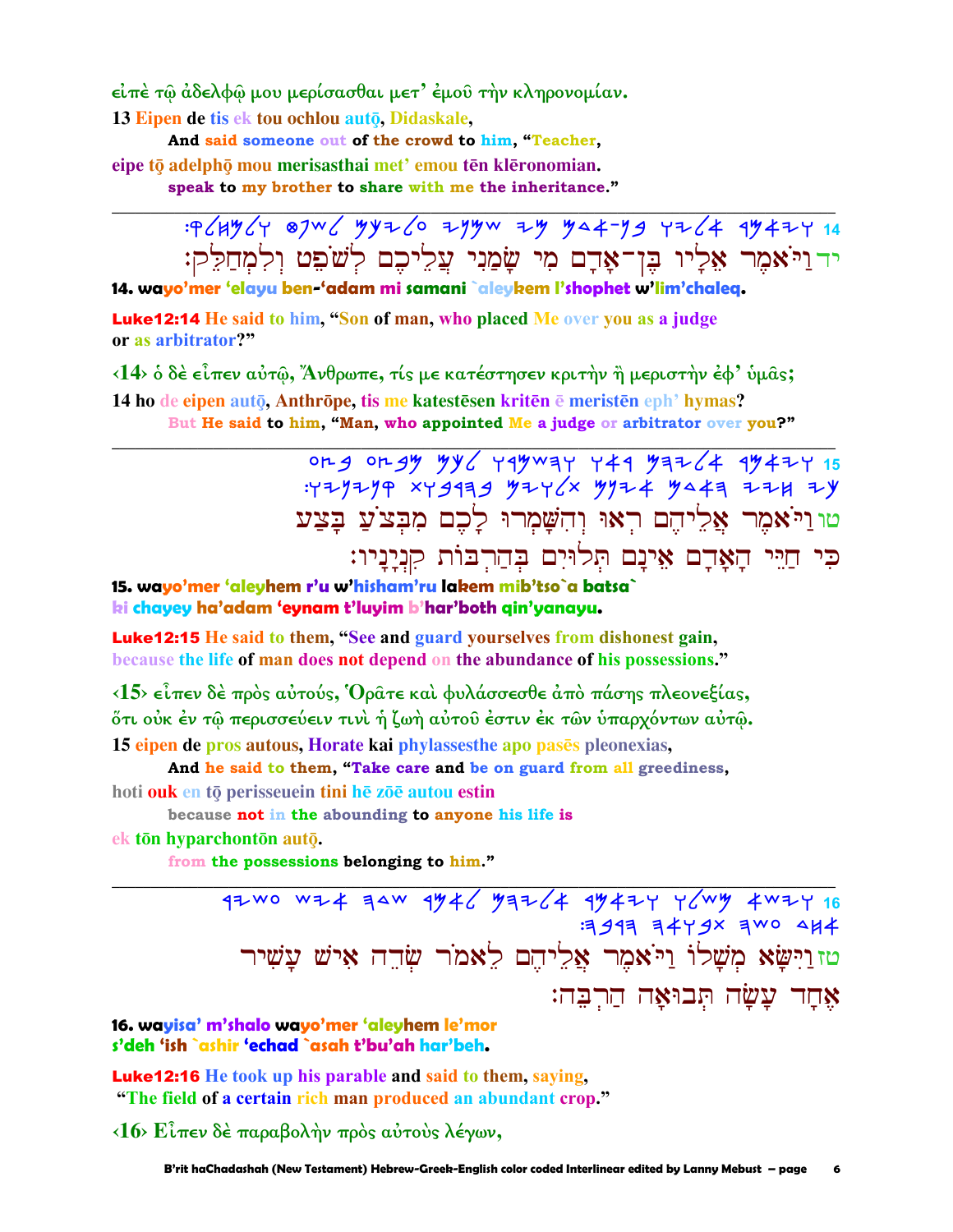Άνθρώπου τινός πλουσίου εύφόρησεν ή χώρα.

16 Eipen de parabolen pros autous legon,

And He spoke a parable to them saying.

Anthrōpou tinos plousiou euphorēsen hē chōra.

"Man of a certain rich produced a good crop the farm."

 $7^{4004-74}$   $4446$   $7469$   $4447$   $17$ : 2x449x-x4 JY = 46 4494 = 6-1724 = 4 יזויחשב בלבו לאמר מה־אעשה כִּי אִין־לִי מַקוֹם לֶאֱסוֹף אֶת־תְּבוּאָתִי:

17. wayach'shob b'libo le'mor mah-'e`eseh ki 'eyn-li maqom le'esoph 'eth-t'bu'athi.

**Luke12:17** "He thought in his heart, saying, 'What shall I do? For I do not have a place to gather my crop'"

<17> και διελογίζετο έν έαυτώ λέγων, Τί ποιήσω,

ότι ούκ έχω που συνάξω τους καρπούς μου;

17 kai dielogizeto en heautō legōn,

and he was thinking within himself saying,

Ti poiēsō, hoti ouk echō pou synaxō tous karpous mou?

"What should I do, because I do not have a place where I shall gather my fruits?"

 $73\%$   $97\%$   $97\%$   $97\%$   $97\%$   $97\%$   $97\%$   $97\%$   $97\%$   $97\%$   $97\%$   $97\%$   $97\%$   $97\%$   $97\%$   $97\%$   $97\%$   $97\%$   $97\%$   $97\%$   $97\%$   $97\%$   $97\%$   $97\%$   $97\%$   $97\%$   $97\%$   $97\%$   $97\%$   $97\%$   $97\%$   $97\$ יחוַיֹּאמֶר אֶת־זֹאת אֶעֱשֶׂה הַרֹם אֲסַמַי וּבַנֹה גִּדוֹלִים מִהם ואכנסה שמה את־כל־יִבוּלִי וְטוּבִי:

18. wayo'mer 'eth-zo'th 'e`eseh haros 'asamay ubanoh g'dolim mehem w'ek'n'sah shamah 'eth-kal-y'buli w'tubi.

**Luke12:18 "He said, 'This is what I shall do: I shall tear down my storehouses** and build larger ones, and there I can store all of my produce and my goods."

<18> καί είπεν, Τούτο ποιήσω, καθελώ μου τάς άποθήκας καὶ μείζονας οἰκοδομήσω καὶ συνάξω ἐκεῖ πάντα τὸν σῖτον καὶ τὰ ἀγαθά μου 18 kai eipen, Touto poieso, kathelō mou tas apothēkas

And he said, "This I shall do. I shall tear down my barns

kai meizonas oikodomēsō kai synaxō ekei panta ton siton kai ta agatha mou

and I shall build larger ones and I shall gather there all the grain and my goods."

xygq yzyw 6 1997 3948 y - w 2 1997 2 1998 4947 3 יטוְאֹמַר לְנַפְשִׁי נַפְשִׁי יֶשׁ־לָךְ טוֹבָה הַרְבֵּה לְשָׁנִים רַבּוֹת הַנַּפִּשִׁי אָכְלִי שָׁתִי וְשִׂישִׂי:

19. w'omar l'naph'shi naph'shi yesh-l'ak tobah har'beh l'shanim rabboth hinaph'shi 'ik'li sh'thi w'sisi.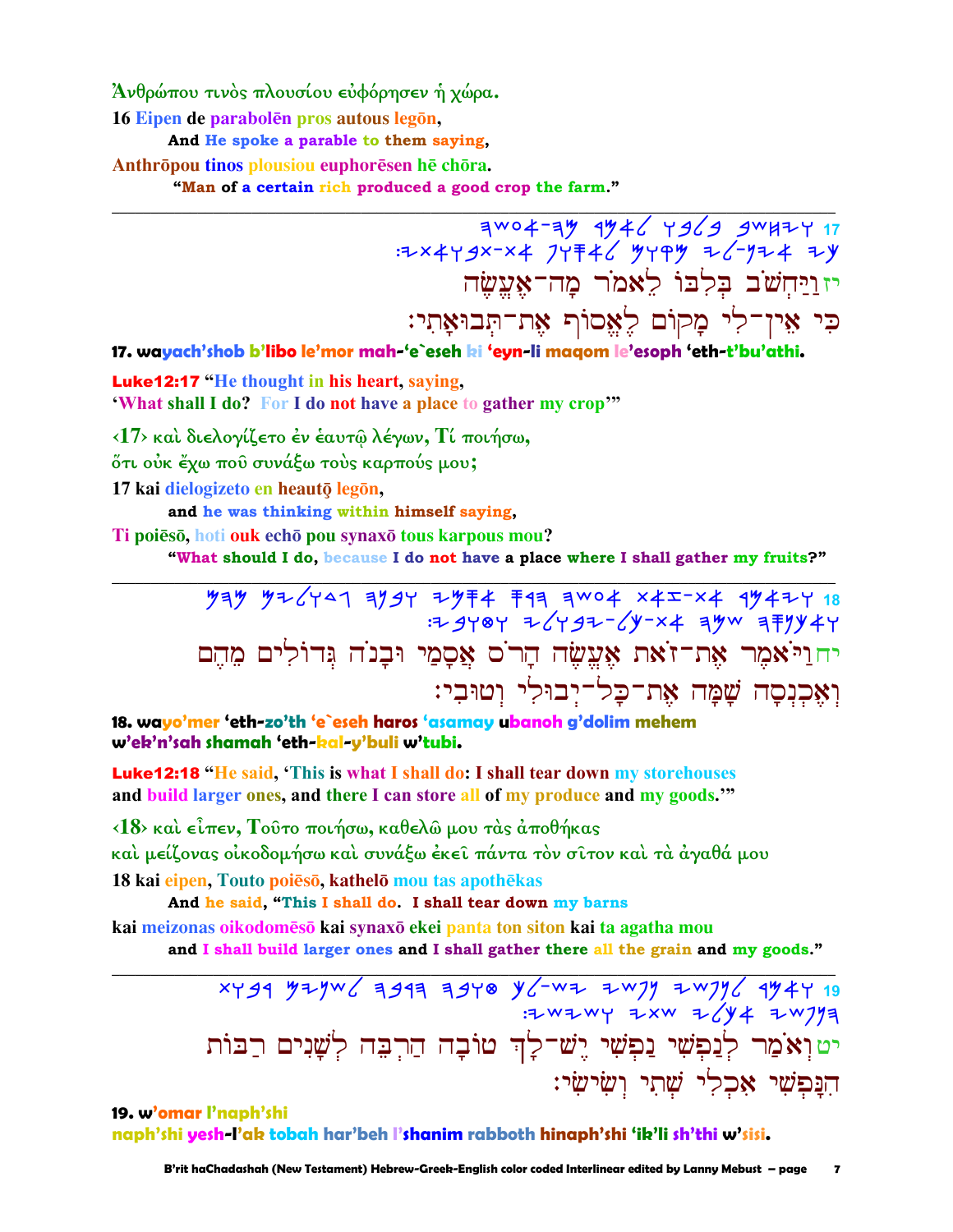**Luke12:19 "I shall say to myself.** 

'My life, you have abundant goodness for many years. Rest, eat, drink and rejoice!"

 $\langle 19 \rangle$  και έρω τη ψυχη μου, Ψυχή, έχεις πολλά άγαθα κείμενα είς έτη πολλά· άναπαύου, φάγε, πίε, εύφραίνου.

19 kai erō tē psychē mou, Psychē, echeis polla agatha keimena And I shall say to my soul, "Soul, you have many goods storing up eis ete polla; anapauou, phage, pie, euphrainou

for many years rest, eat, drink and be merry."

 $7777$   $796$   $96$   $84979$   $9949$   $9049$   $909 - x4$   $999$   $909$   $909$ כוִהַאֱלֹהִים אָמֵר לוֹ אַתַּה הַכִּסִיל בִּעֵצֵם הַלַּיְלַה הַזֵּה יִדְרִשׁוּ מִמְּךָ אֶת־נַפְשֶׁךְ וַאֲשֵׁר הֲכִינוֹתָ לִּךְ לִמְי יְהִיֵה:

20. w'ha'Elohim 'amar lo 'atah hak'sil b'`etsem halay'lah hazeh yid'r'shu mim'ak 'ethnaph'sheak wa'asher hakinotah l'ak l'mi yih'yeh.

**Luke12:20** But the Elohim said to him, "You fool! This very night your life shall be sought from you. As for what you have prepared for yourself, whose shall it be?"

<20> είπεν δέ αύτω ο θεός, Άφρων, ταύτη τη νυκτί την ψυχήν σου απαιτούσιν άπό σου· α δέ ήτοίμασας, τίνι έσται;

20 eipen de autō ho theos, Aphrōn, tautē tē nykti tēn psychēn sou

But said to him, the Elohim "Foolish man during this night your soul apaitousin apo sou; ha de hetoimasas, tini estai?

they demand from you. Now what you prepared, to whom shall it be given?"

כאזה חֵלֵק הַאֹצֵר לוֹ אֹצַרוֹת וְלֹא יַעִשִׁיר בֵּאלֹהִים:

21. zeh cheleg ha'otser lo 'otsaroth w'lo' ya`'shir b'Elohim.

**Luke12:21 "This is the portion of one who stores up storehouses for himself,** and does not become rich with Elohim."

<21> ούτως ο θησαυρίζων έαυτώ και μή είς θεόν πλουτών.

21 houtos ho thesaurizon heauto kai me eis theon plouton.

"Such is the one storing up for himself and not toward Elohim being rich."

 $Y144x-\angle 4$  yy  $\angle$  4y  $4$  + 7y 4y yy 4242y 22<br>  $Y144x-\angle 4$  yy 4x-ay yy 4x-ay yy 4x-ay yy 4x-ay yy 4x-ay yy 4x-ay yy 4x-ay yy 4x-ay yy 4x-ay yy 4x-ay yy 4x-a כבויֹאמֶר אֶל־תַּלְמִידִיו לָכֵן אֲנִי אֹמֵר לָכֵם אַל־תִּדְאֲגוּ לנפשכם מה־תאכלו ולא לגופכם מה־תלבשו:

22. wayo'mer 'el-tal'midayu laken 'ani 'omer lakem 'al-tid'agu l'naph'sh'kem mah-to'k'lu w'lo' l'guph'kem mah-til'bashu.

**Luke12:22** He said to His disciples, "Thus I say to you, 'Do not worry for your life as to what you shall eat, nor for your body, as to what you shall wear."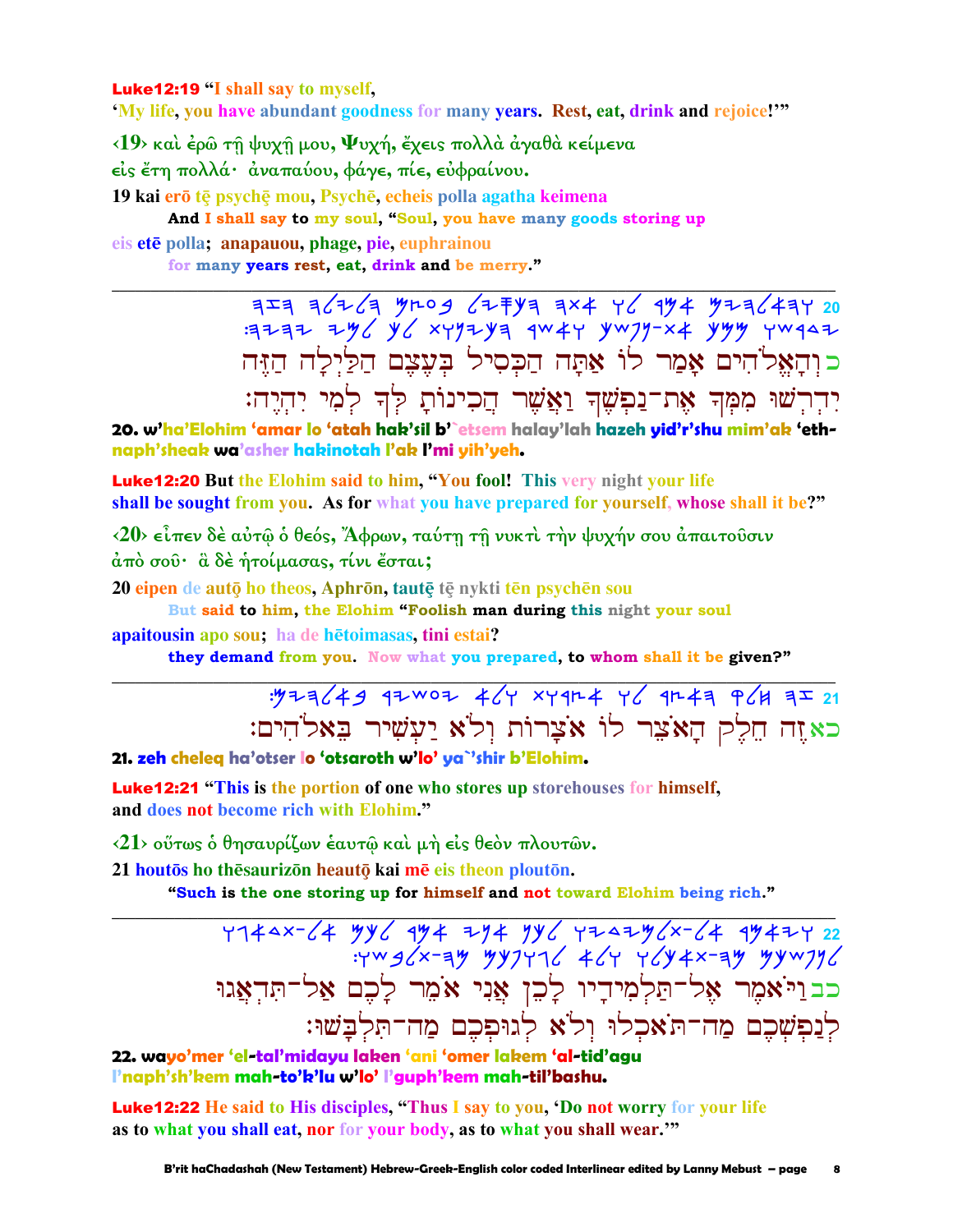$\langle 22 \rangle$  Είπεν δέ πρός τούς μαθητάς [αύτου], Διά τουτο λέγω ύμιν· μή μεριμνατε τη ψυχῆ τί φάγητε, μηδέ τῷ σώματι τί ένδύσησθε.

22 Eipen de pros tous mathētas [autou], Dia touto legō hymin; mē merimnate tē psychē

And He said to his disciples, "Therefore, I say to you 'Do not worry for your life, ti phagëte, mëde to somati ti endysës the.

what you may eat, nor for your body what you may clothe yourself with."

כג הַנֶּפֶשׁ יְקָרָה הִיא מִן־הַמָּזוֹן וְהַגּוּף יָקָר מִן־הַמַּלְבּוּשׁ: 23. hanephesh y'qarah hi' min-hamazon w'haguph yaqar min-hamal'bush.

**Luke12:23** "The life is more precious than food, and the body is more precious than clothing."

<23> ή γάρ ψυχή πλειόν έστιν της τροφής και το σώμα του ένδύματος. 23 hē gar psychē pleion estin tēs trophēs kai to soma tou endymatos.

"For the soul is more than food and the body more than clothing."

 $\frac{y}{y} + \frac{y}{y} + \frac{y}{y} + \frac{y}{y} + \frac{y}{y} + \frac{y}{y} + \frac{y}{y} + \frac{y}{y} + \frac{y}{y} + \frac{y}{y} + \frac{y}{y} + \frac{y}{y} + \frac{y}{y} + \frac{y}{y} + \frac{y}{y} + \frac{y}{y} + \frac{y}{y} + \frac{y}{y} + \frac{y}{y} + \frac{y}{y} + \frac{y}{y} + \frac{y}{y} + \frac{y}{y} + \frac{y}{y} + \frac{y}{y} + \frac{y}{y} + \frac{y}{y} + \frac{y$ כד הִתְבּוֹנֲנוּ אֶל־הָעוֹרְבִים אֲשֶׁר לֹא יִזְרִעוּ וְלֹא יִקְצֹרוּ וְגַם־אֵין לָהֶם מְגוּרָה וְאוֹצָר וְהָאֵלֹהִים מִכַלְכֵל אוֹתָם וּמַה־יִּקַרִים אַתֵּם מִן־הָעוֹף:

24. hith'bonanu 'el-ha`or'bim 'asher lo' yiz'r'`u w'lo' yiq'tsoru w'gam-'eyn lahem m'gurah w'otsar w'ha'Elohim m'kal'kel 'otham umah-y'garim 'atem min-ha`oph.

**Luke12:24 "Observe the ravens, which neither sow nor reap.** they do not even have storeroom or barn, but the Elohim provides for them. And how much more precious you are than the birds!"

<24> κατανοήσατε τούς κόρακας ότι ού σπείρουσιν ούδέ θερίζουσιν, οίς ούκ έστιν ταμείον ούδέ άποθήκη, και ο θεός τρέφει αύτούς· πόσω μαλλον ύμεις διαφέρετε των πετεινών.

24 katanoësate tous korakas hoti ou speirousin oude therizousin,

"Consider the ravens that they do not sow nor reap,

hois ouk estin tameion oude apotheke, kai ho theos trephei autous;

to which is not a storeroom nor a barn, and the Elohim feeds them.

posō mallon hymeis diapherete tōn peteinōn.

How much more you are worth than the birds."

כה וּמִי־זֵה מִכֵּם אֲשֶׁר בְּדַאֲנָתוֹ יוּכַל לְהוֹסִיף אַמָּה אַחַת על־קוֹמֵתוֹ: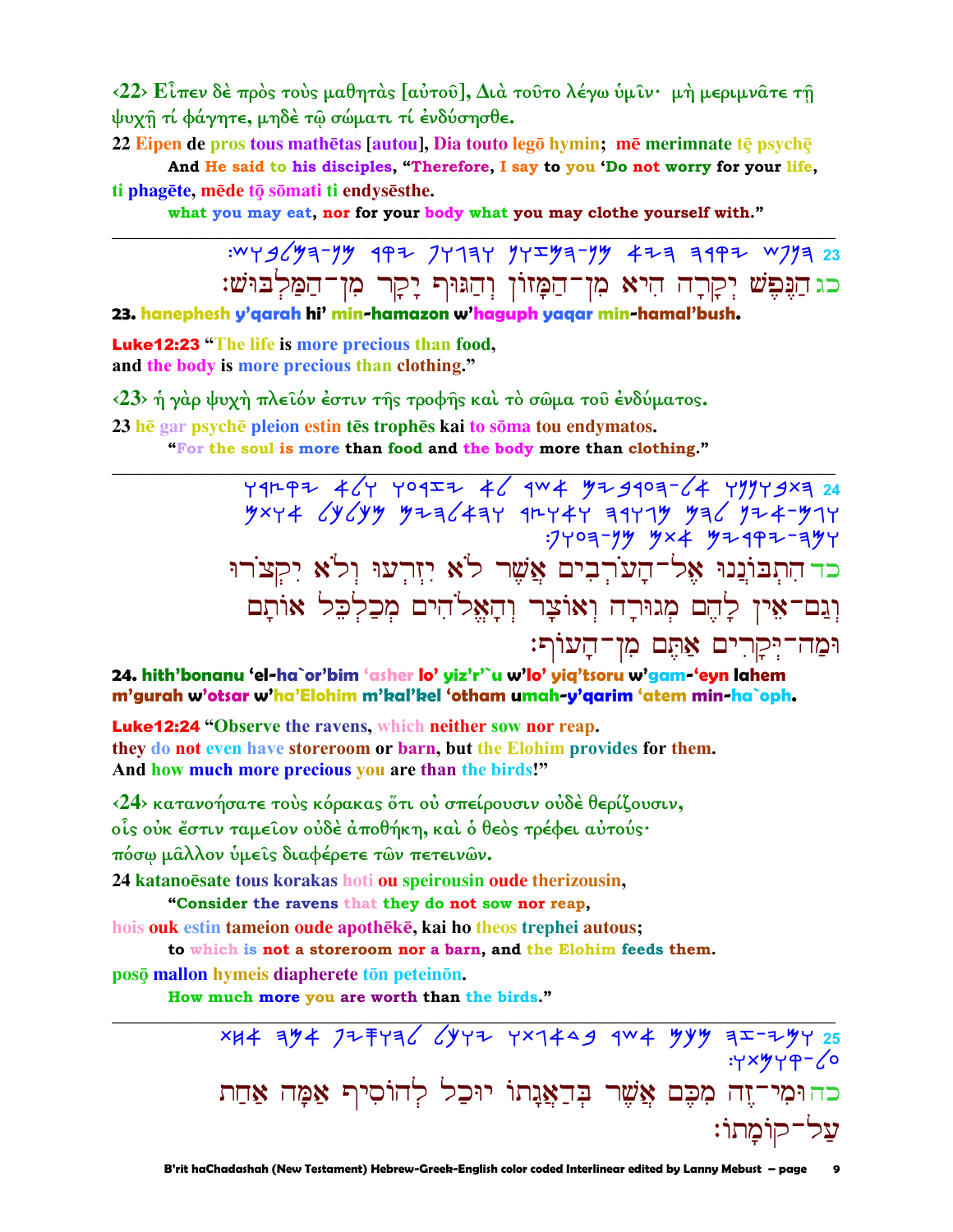#### 25. umi-zeh mikem 'asher b'da'agatho yukal l'hosiph 'ammah 'achath `al-qomatho.

**Luke12:25 "Which one of you by worrying is able** to add one measurement to his stature?"

<25> τίς δέ έξ ύμων μεριμνων δύναται έπι την ήλικίαν αύτου προσθείναι πήχυν; 25 tis de ex hymon merimnon dynatai epi tēn hēlikian autou prostheinai pēchyn? "And who of you by worrying is able upon his lifespan to add a cubit?"

כו וַעֲתָּה הֵן־מִעֲט מְזִעֲר לַעֲשׂוֹת לֹא תוּכלוּ וליּוֹתר מה־תּדאגוּ: 26. w'`atah hen-m'`at miz'`ar la`asoth lo' thukalu w'layother mah-tid'agu.

**Luke12:26** "Now look: you are not able to do this very little thing. As for the rest, why do you worry?"

<26> εί ούν ούδέ έλάχιστον δύνασθε, τί περί των λοιπών μεριμνατε;

26 ei oun oude elachiston dynasthe, ti peri tōn loipōn merimnate? "If then not little things to do you are able, why about the rest do you worry?"

> $x + 8$   $y + 4 + x + x + 4$   $y - 1$   $y - 1$   $y - 1$   $z - 2$  $79244$  79-44-1946 797-44-1946 794-44-1946 794-44-1946<br>Fand 14-5-46 1944 1944-46 כז התבוננו אל־השוֹשֲנִים הַצֹמְחוֹת וְאִינַן טוֹת וְאֵינַן אֹרְגוֹת וַאֲנִי אֹמֶר לַכֶם גַּם־שָׁלֹמֹה בִּכָל־הֲדָרוֹ לֹא־הַיַה לַבוּשׁ כִּאֲחַת מֵהֵנַּה:

27, hith'bonanu 'el-hashoshanim hatsom'choth w'eynan tooth w'eynan 'or'goth wa'ani 'omer lakem gam-Sh'lomoh b'kal-hadaro lo'-hayah labush k'achath mehenah.

**Luke12:27 "Observe the lilies that sprout: they neither spin nor weave. Yet I say to you,** not even Shelomoh in all his splendor did not have clothing like one of them."

<27> κατανοήσατε τα κρίνα πως αυξάνει· ου κοπια ουδε νήθει· λέγω δὲ ὑμῖν, οὐδὲ Σολομὼν ἐν πάση τῆ δόξη αὐτοῦ περιεβάλετο ὡς ἓν τούτων.

27 katanoēsate ta krina pōs auxanei; ou kopia oude nēthei;

"Consider the lilies how it grows. It does not labor nor spin." legō de hymin, oude Solomōn en pasē tē doxē autou periebaleto

But I say to you 'Not even Solomon in all his glory clothed himself

hōs hen toutōn.

like one of these.""

 $Y$ ywı yyıq qw $x$  qawq qırkı-x yıq/4 wıg/ı qyy-y4y 28  $74$  777 4 7789 74x4-74 74 777 74 778 778 784 כחואם־כָּכָה יַלְבִישׁ אֱלֹהִים אֶת־חֲצִיר הַשֲּׂדֵה אֲשֶׁר הַיּוֹם יֵשָׁנוֹ וּמָחָר יָשִׁלַך לְתוֹךְ חַתַּנּוּר אַף כִּי־אֶתְכֶם קִטַּנֵּי אֱמוּנָה:

28. w'im-kakah yal'bish 'Elohim 'eth-chatsir hasadeh 'asher hayom yesh'no umachar yush'la'k l'tho'k hatanur 'aph ki-'eth'kem q'taney 'emunah.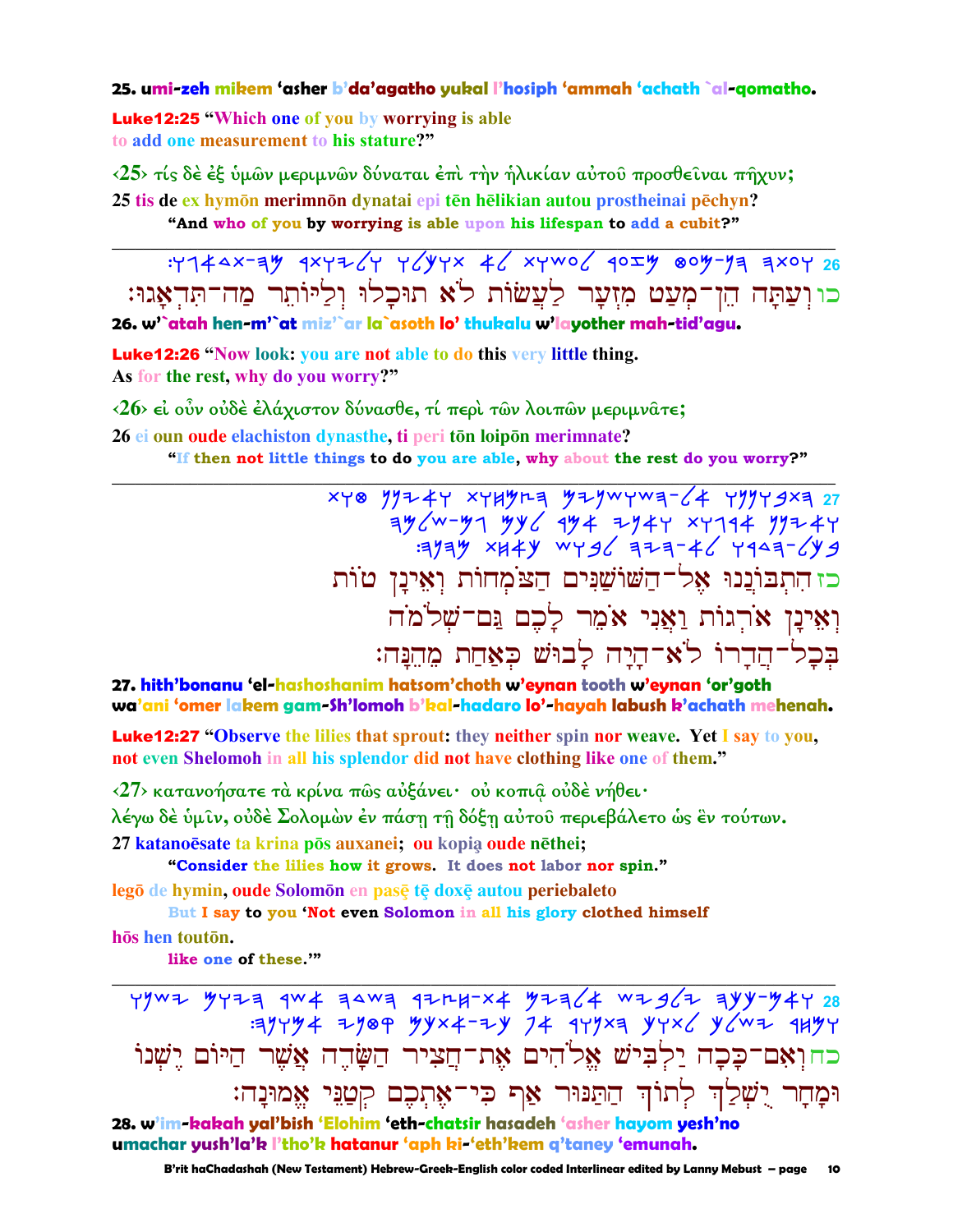**Luke12:28 "If thus Elohim clothes the hay in the field, which is here today** and tomorrow is cast into the middle of the furnace, how much more shall He do you. O you of little faith!"

 $\langle 28 \rangle$  εί δέ έν άγρω τον χόρτον όντα σήμερον και αύριον

είς κλίβανον βαλλόμενον ὁ θεὸς οὕτως ἀμφιέζει, πόσω μαλλον ὑμας, ὀλιγόπιστοι. 28 ei de en agrō ton chorton onta semeron kai aurion eis klibanon ballomenon

"And if in a field the grass being today and tomorrow into an oven being thrown, ho theos houtos amphiezei, poso mallon hymas, oligopistoi.

Elohim thus clothes. How much more you, O you of little faith."

 $Y^{xwx-y}$   $Y(y4x-y wqax-(4 yx+yy)$  $XY(\Delta 19 Y)(3X-(4Y$ ואל־תְּחַלְכוּ בִּגְדֹלוֹת:

#### 29. gam-'atem 'al-tid'r'shu mah-to'k'lu umah-tish'tu w'al-t'hal'ku big'doloth.

**Luke12:29 "You too, do not seek after what you shall eat or what you shall drink,** and do not get involved in great affairs."

 $\langle 29 \rangle$  και υμείς μη ζητείτε τί φάγητε και τί πίητε και μη μετεωρίζεσθε· 29 kai hymeis mē zēteite ti phagēte kai ti piete

"And you do not seek what you may eat and what you may drink kai mē meteorizesthe:

and do not be anxious."

# לכי את־כָל־אָלֵה מִבַקִשִׁים גּוֹיֵי הָאָרֵץ וַאֲבִיכֶם הוּא יוֹדֵעַ כִּי־צִרְיכִים אַתֵּם לַאֲלֵה:

30. ki 'eth-kal-'eleh m'baq'shim goyey ha'arets wa'Abikem hu' yode`a ki-ts'rikim 'atem la'eleh.

**Luke12:30 "For all these things the gentiles of the earth seek.** but your Father knows that you need these things."

<30> ταύτα γάρ πάντα τα έθνη του κόσμου επιζητούσιν,

ύμων δέ ό πατήρ οίδεν ότι χρήζετε τούτων.

30 tauta gar panta ta ethnē tou kosmou epizētousin,

"For these things all the nations of the world strive for.

hymōn de ho patēr oiden hoti chrēzete toutōn.

But your Father has known that you need these things."

לאאַד הִרְשׁוּ אֶת־מַלְכוּת הָאֱלֹהִים וְנוֹסַף לָבֵם כָּל־אֵלֶה: 31. 'a'k dir'shu 'eth-mal'kuth ha'Elohim w'nosaph lakem kal-'eleh.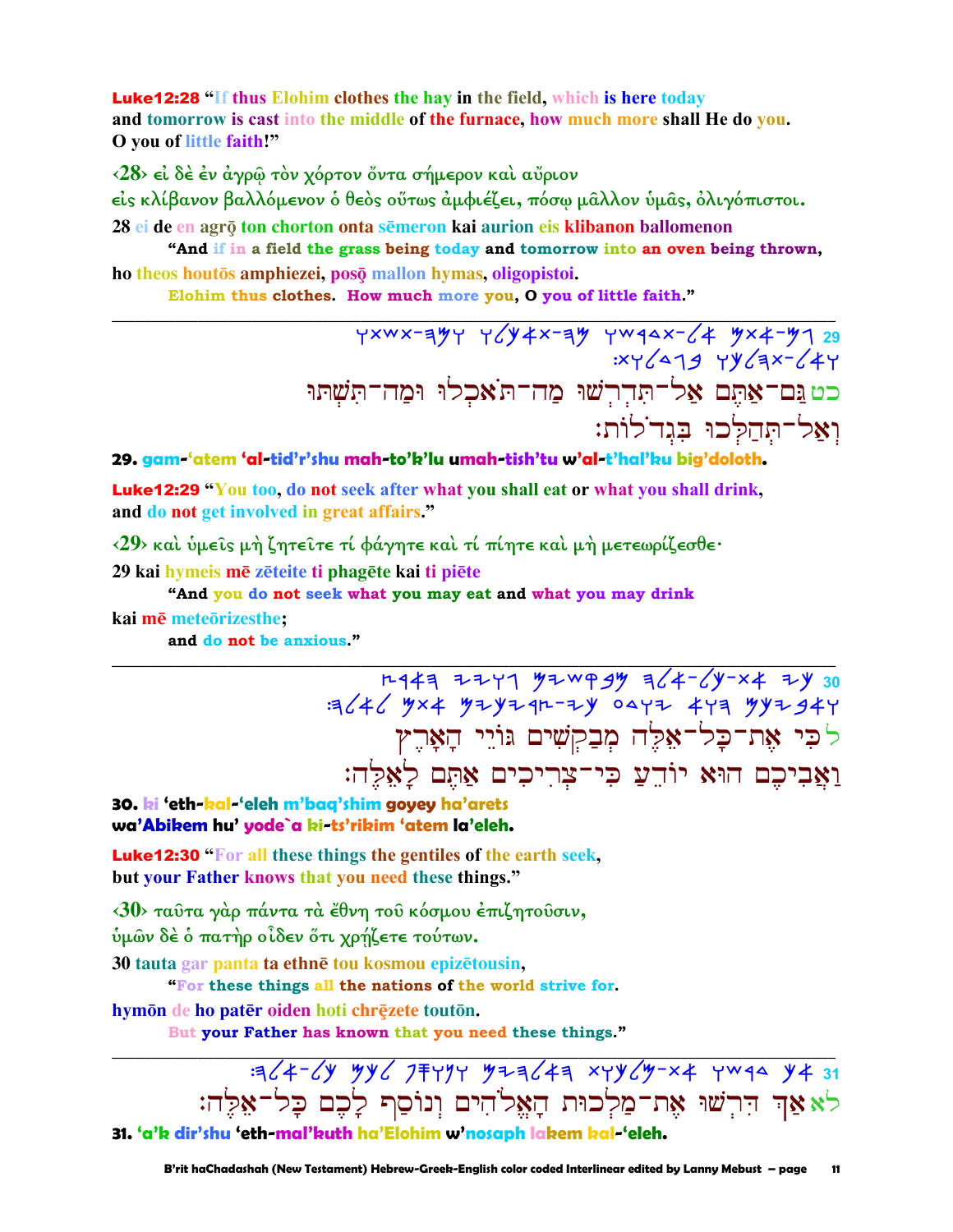**Luke12:31 "But seek the kingdom of the Elohim** and all these things shall be added to you."

 $\langle 31 \rangle$  πλήν ζητείτε τήν βασιλείαν αύτου, και ταυτα προστεθήσεται υμίν.

31 plēn zēteite tēn basileian autou, kai tauta prostethēsetai hymin.

"But seek his kingdom and these things shall be added to you."

 $\frac{1899999994472 \times 2432}{7899999994949497}$ : xyy (43) לב אל־תירא העדר הקטן כִּי רָצָה אֲבִיכֶם לְחֶת לָכֶם אֵת הַמַּלְכוּת:

32. 'al-tira' ha`eder hagatan ki ratsah 'Abikem latheth lakem 'eth hamal'kuth.

Luke12:32 "Do not fear, little flock, for your Father wants to give you the kingdom."

 $\langle 32 \rangle$  Μή φοβού, τὸ μικρὸν ποίμνιον,

ὄτι εὐδόκησεν ὁ πατήρ ὑμῶν δοῦναι ὑμῖν τὴν βασιλείαν.

32 Me phobou, to mikron poimnion,

"Do not fear, little flock,

hoti eudokesen ho pater hymon dounai hymin ten basileian.

because was well pleased your Father to give to you the kingdom."

 $\frac{y}{2}+\frac{y}{2}+\frac{y}{2}-\frac{y}{2}-\frac{y}{2}}{y}{y}+\frac{y}{2}-\frac{y}{2}-\frac{y}{2}-\frac{y}{2}-\frac{y}{2}}{y}{y}+\frac{y}{2}-\frac{y}{2}-\frac{y}{2}-\frac{y}{2}-\frac{y}{2}-\frac{y}{2}-\frac{y}{2}}{y}+y+1+\frac{y}{2}-\frac{y}{2}-\frac{y}{2}-\frac{y}{2}-\frac{y}{2}-\frac{y}{2}-\frac{y}{2}-\frac{y}{2}-\frac{y}{2}-\frac{y}{2}-\frac{y}{2}-\frac{y}{2}-$ לגמכרו את־אַשִׁר לָכֶם וּתִנוּ צִדְקָה עֲשׂוֹ לָכֶם כִּיסִים אַשר לֹא יבלוּ ואוֹצר בשמים אַשר לֹא יִגּרע לעוֹלִם אֲשֶׁר נַּנָּב לֹאִ־יִקְרַב אֵלְיוּ וְסָם לֹא יֹאַכְלֵהוּ:

33. mik'ru 'eth-'asher lakem uth'nu ts'dagah `aso lakem kisim 'asher lo' yib'lu w'otsar bashamayim 'asher lo' yigara` l'`olam 'asher ganab lo'-yiq'rab 'elayu w'sas lo' yo'k'lehu.

**Luke12:33** "Sell what you have and give to charity. Make for yourselves purses that shall not wear out and a treasure in the heavens that shall never diminish, which a thief shall not come near you and a moth shall not consume."

<33> Πωλήσατε τα υπάρχοντα υμών και δότε έλεημοσύνην· ποιήσατε έαυτοίς βαλλάντια μή παλαιούμενα, θησαυρόν ανέκλειπτον έν τοῖς οὐρανοῖς, ὅπου κλέπτης οὐκ ἐγγίζει οὐδὲ σὴς διαφθείρει· 33 Pōlēsate ta hyparchonta hymōn kai dote eleēmosynēn; "Sell your possessions and give to charity

poiesate heautois ballantia me palaioumena,

make for yourselves purses not becoming old

thesauron anekleipton en tois ouranois,

an inexhaustible treasure in the heavens,

hopou kleptēs ouk eggizei oude sēs diaphtheirei;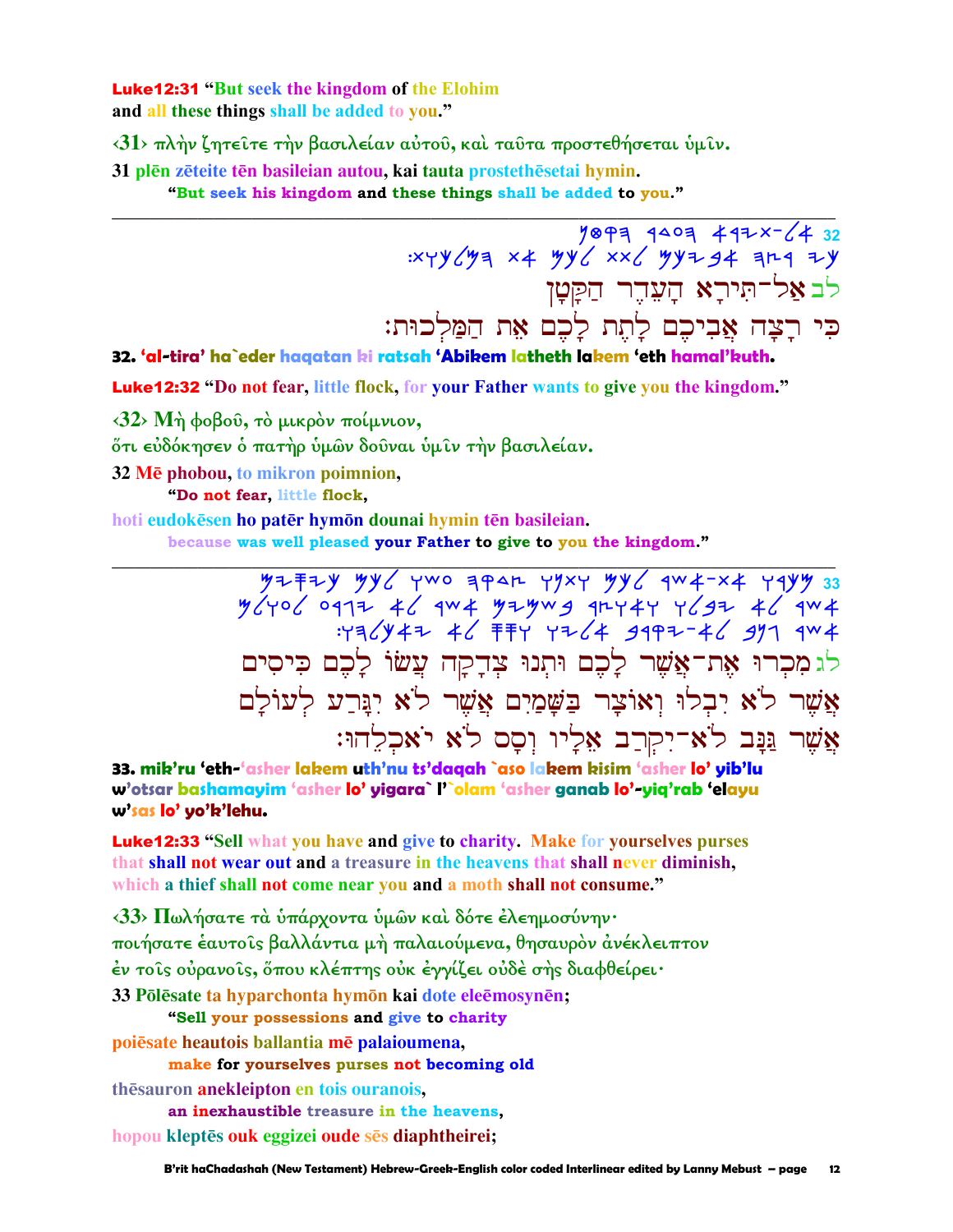where a thief does not come near nor a moth destroys."

## לד כִּי־בִמְקוֹם אוֹצַרְכֶם שָׁם יִהְיֵה גַם־לִבַבִּכֵם:

34. ki-bim'gom 'otsar'kem sham yih'yeh gam-l'bab'kem.

**Luke12:34** "For the place where your treasure is, your heart shall be also."

<34> ὅπου γάρ έστιν ὁ θησαυρός ὑμῶν, ἐκει και ή καρδία ὑμῶν ἔσται.

34 hopou gar estin ho thesauros hymon, ekei kai he kardia hymon estai.

For where is your treasure, there also your heart shall be."

## $.97964$  xyqyay 9294714 yzaz yyzyxy 35 להמתגיכם יהיו חגורים והנרות דלקים:

35. math'neykem yih'yu chagurim w'haneroth dol'gim.

**Luke12:35 "Have a belt on your waist and let your lamps be lit."** 

<35> "Εστωσαν ύμων αί όσφύες περιεζωσμέναι καί οί λύχνοι καιόμενοι·

35 Estōsan hymōn hai osphues periezōsmenai kai hoi lychnoi kaiomenoi; "Let your waists having been girded and the lamps burning."

36. w'atem hevu domim la'anashim ham'chakim la'adoneyhem mathay yashub min-hachathunah w'ka'asher yabo' w'daphaq yiph't'chu-lo k'raga`.

**Luke12:36** "As for vourselves, be like men who are waiting for their master, when he returns from the wedding, that when he comes and knocks, open for him instantly."

<36> και ύμείς όμοιοι άνθρώποις προσδεχομένοις τον κύριον έαυτων πότε άναλύση έκ τῶν γάμων, ἴνα ἐλθόντος καὶ κρούσαντος εὐθέως ἀνοίξωσιν αὐτῶ.

36 kai hymeis homoioi anthrōpois prosdechomenois ton kyrion heautōn

"And you should be like men waiting for YHWH for themselves, pote analyse ek tōn gamōn, hina elthontos

when he returns from the wedding feasts, in order that having come kai krousantos eutheōs anoixōsin autō.

and having knocked immediately they may open the door for him."

 $\frac{1}{3}$  = 5000 × 500 1459 × 400 1459 × 400 × 500 × 500 × 500 × 500 × 500 × 500 × 500 × 500 × 500 × 500 × 500 × 500 × 500 × 500 × 500 × 500 × 500 × 500 × 500 × 500 × 500 × 500 × 500 × 500 × 500 × 500 × 500 × 500 × 500 × לז אַשְׁרֵי הָעֲבָדִים הָהֶם אֲשֶׁר הָאָדוֹן בְּבוֹאוֹ יִמְצָאֵם שֹׁקְדִים אָמֶן אֹמֶר אֲנִי לָכֶם כִּי יְתְאֲזֶּר וְיוֹשִׁיבֵם וְהָלַךְ וְשֶׁרֶת אוֹתָם: 37. 'ash'rey ha`abadim hahem 'asher ha'adon b'bo'o yim'tsa'em shoq'dim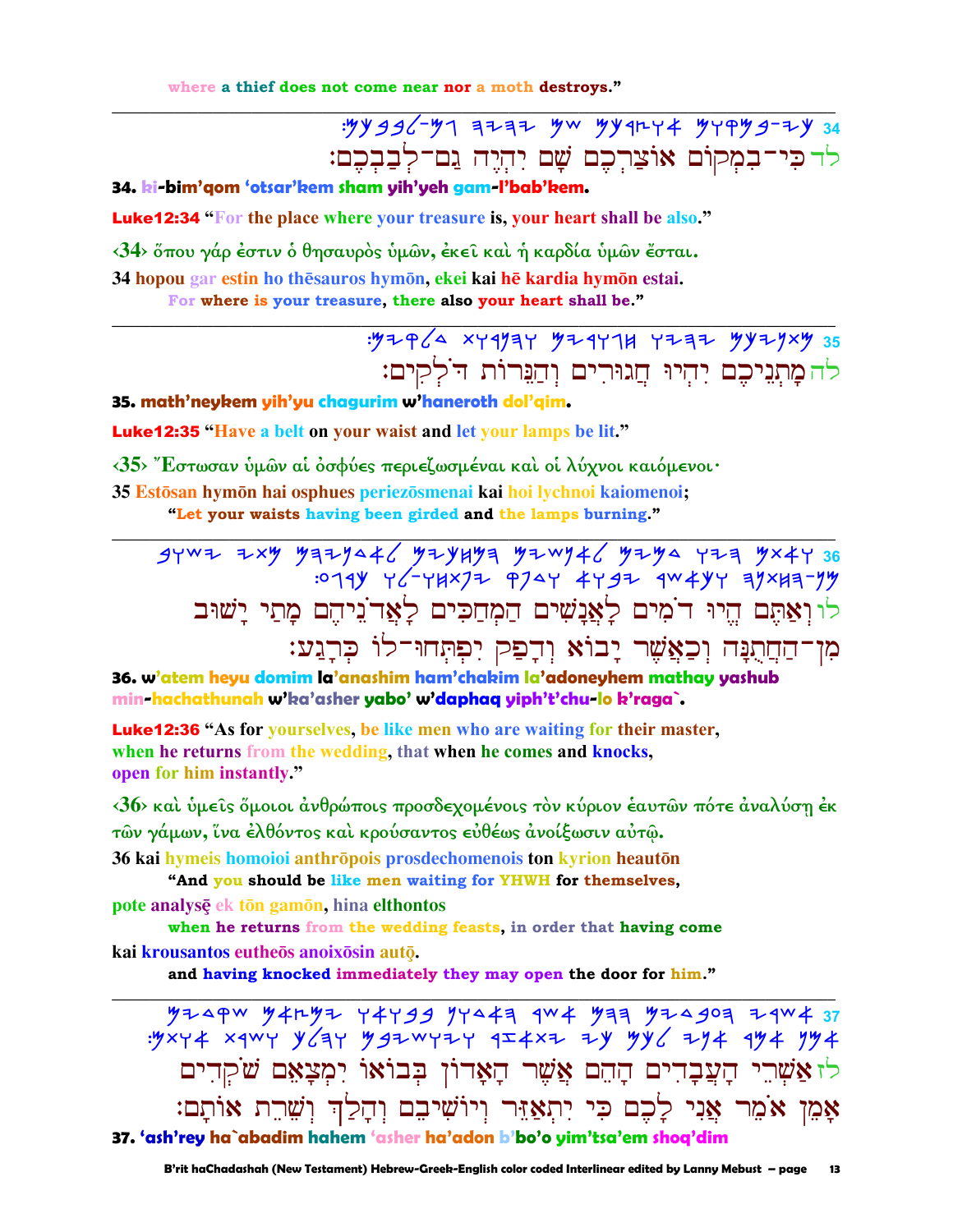37. 'ash'rey ha`abadim hahem 'asher ha'adon b'bo'o yim'tsa'em shoa'dim 'Amen 'omer 'ani lakem ki yith'azer w'yoshibem w'hala'k w'shereth 'otham.

**Luke12:37 "Blessed are those servants whom the master finds watching when he enters!** Truly, I say to you that he shall gird himself and seat them and go and serve them."

 $\langle 37 \rangle$  μακάριοι οι δούλοι έκεινοι, ους έλθων ο κύριος ευρήσει γρηγορουντας·

άμήν λέγω ύμιν ὄτι περιζώσεται καὶ ἀνακλινει αὐτοὺς

και παρελθών διακονήσει αυτοίς.

37 makarioi hoi douloi ekeinoi.

#### "Blessed are those servants

hous elthon ho kyrios heuresei gregorountas:

whom having come the master shall find keeping watch

amēn legō hymin hoti perizōsetai kai anaklinei autous

truly I say to you that he shall dress himself and make to recline them

kai parelthōn diakonēsei autois.

and having come beside he shall serve them."

 $x \rightarrow 0$   $x \rightarrow 0$   $x \rightarrow 0$   $x \rightarrow 0$   $x \rightarrow 0$   $x \rightarrow 0$   $x \rightarrow 0$   $x \rightarrow 0$   $x \rightarrow 0$   $x \rightarrow 0$   $x \rightarrow 0$   $x \rightarrow 0$   $x \rightarrow 0$   $x \rightarrow 0$   $x \rightarrow 0$   $x \rightarrow 0$   $x \rightarrow 0$   $x \rightarrow 0$   $x \rightarrow 0$   $x \rightarrow 0$   $x \rightarrow 0$   $x \rightarrow 0$   $x \rightarrow 0$   $x \rightarrow 0$   $x \rightarrow 0$   $x \rightarrow 0$   $x \rightarrow 0$   $x \rightarrow$ לחואם־יָבוֹא בָאַשְׁמֻרָה הַשֵּׁנִית אוֹ בַּאַשְׁמְרַה הַשָּׁלִישִׁית וִיִמְצָא כֵן אֲשָׁרֵי הַעֲבָדִים הַהֵם:

38. w'im-yabo' ba'ash'murah hashenith 'o ba'ash'murah hash'lishith w'yim'tsa' ken 'ash'rey ha`abadim hahem.

**Luke12:38 "If he comes at the second watch or at the third watch** and finds it to be so, blessed are those servants."

<38> κἂν έν τη δευτέρα κἂν έν τη τρίτη φυλακη έλθη

και εύρη ούτως, μακάριοί είσιν εκείνοι.

38 kan en tē deutera kan en tē tritē phylakē elthē

"And if in the second and if in the third watch he comes kai heurē houtōs, makarioi eisin ekeinoi.

and he finds it thus, blessed are those."

39 443 204 444 444 446 60 564 444 444 444 444<br>FMC 44-0x5 444 4x4 4x4 4x4 4x4 4x4 לטוזֹאת הִעוּ כִּי אָלוּ יַדַע בַעַל הַבַּיִת בִאָי־זוֹ שָׁעָה יָבוֹא הַגַּנַּב כִּי־עַתֲה שַׁקַד וְלֹא־נַתַן לַחְתֹּר אָת־בִיתוֹ:

39. w'zo'th d'`u ki 'ilu yada` ba`al habayith b'ey-zo sha`ah yabo' haganab ki-`atah shaqad w'lo'-nathan lach'tor 'eth-beytho.

**Luke12:39 "And know this, that if the owner of the house had known** at what hour the thief would come, he would watch and he would not allowed to be broken into his house."

<39> τούτο δέ γινώσκετε ότι εί ήδει ο οίκοδεσπότης ποία ώρα ο κλέπτης έρχεται, ούκ ἂν ἀφῆκεν διορυχθῆναι τὸν οἶκον αὐτοῦ.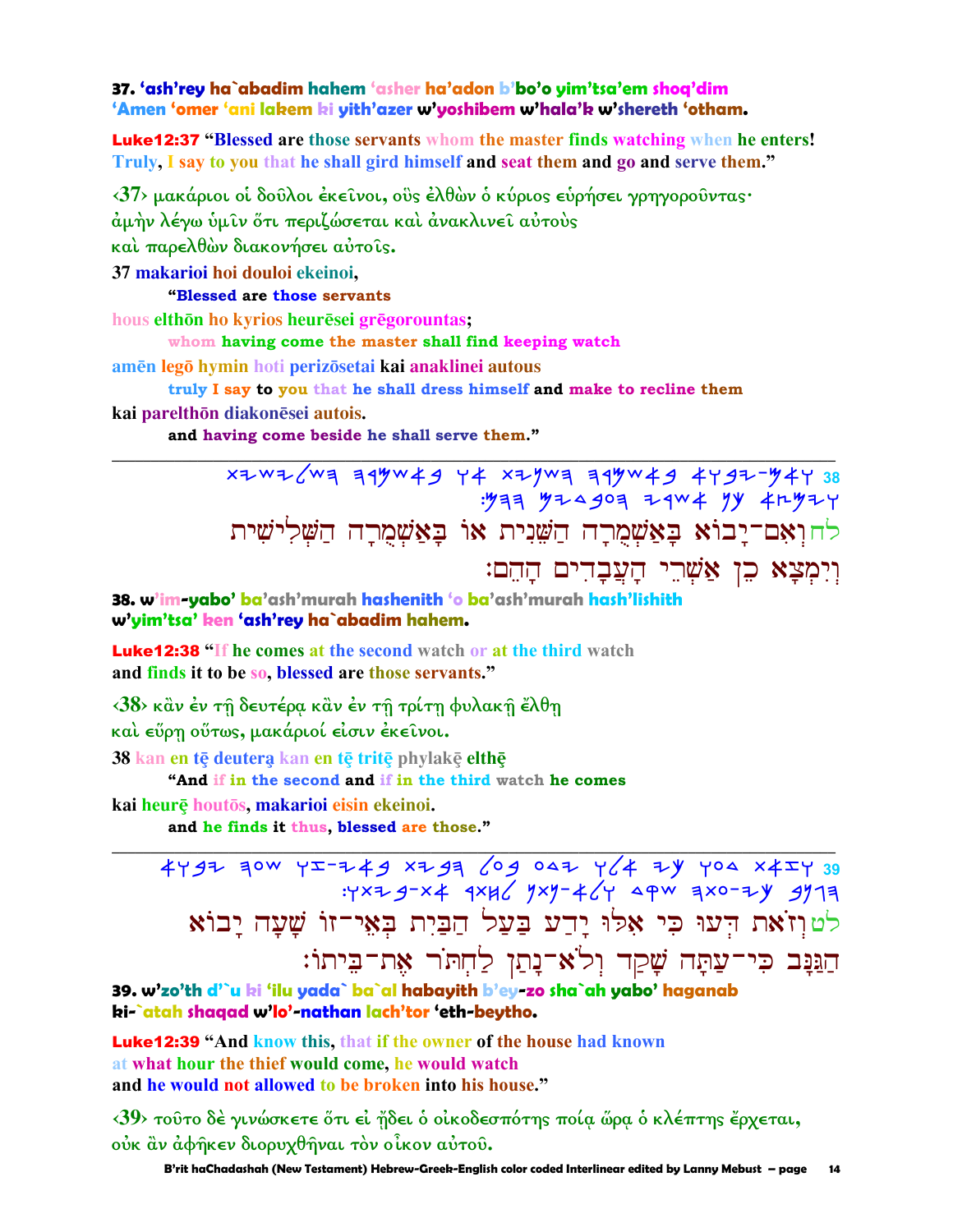39 touto de ginōskete hoti ei ēdei ho oikodespotēs

"But this know that if had known the master of the house

poia hōra ho kleptēs erchetai,

in what hour the thief comes.

ouk an aphēken diorychthēnai ton oikon autou.

he would not have allowed to be broken into his house."

מלֶכֶן נַם־אַתֵּם הֵיוּ נִכוֹנִים כִּי בִשָּׁעָה אשר לא פללתם יבוא בן־האָדָם:

#### 40. laken gam-'atem heyu n'konim ki b'sha`ah 'asher lo' philal'tem yabo' Ben-ha'Adam.

**Luke12:40** "Therefore you also be ready, because the Son of Man is coming at the hour that you do not expect."

<40> και ύμεις γίνεσθε έτοιμοι, ότι ή ώρα ου δοκειτε ο υίος του ανθρώπου έρχεται. 40 kai hymeis ginesthe hetoimoi, hoti he hora ou dokeite

"And you be prepared, because in what hour you do not think,

ho huios tou anthropou erchetai.

the Son of Man comes."

#### 41. wayo'mer Pet'ros 'Adoneynu halanu 'atah 'omer 'eth-hamashal hazeh 'im-gam l'kal-'adam.

**Luke12:41** Petros (Kepha) said, "Our Adon, are You saying this parable for us or to all men?"

 $\langle 41 \rangle$  Είπεν δέ ο Πέτρος, Κύριε, προς ήμας την παραβολην ταύτην λέγεις ή καί πρός πάντας;

41 Eipen de ho Petros, Kyrie, pros hēmas tēn parabolēn tautēn legeis ē kai pros pantas? And said Peter, "Master, to us thus parable do you speak or also to all?"

מבויֹאמִר הַאָדוֹן מִי־הוּא אָפוֹא הַסֹּכֵן הַגָּאֱמָן וְהַנָּבוֹן אֲשֶׁר יַפִקִידֵהוּ הָאָדוֹן עַל־עֲבָדָיו לַהֶת אֶת־אַרֻחֲתָם בִּעִתּוֹ:

42. wayo'mer ha'Adon mi-hu' 'epho' hasoken hane'eman w'hanabon 'asher yaph'qidehu ha'adon `al-`abadayu latheth 'eth-'aruachtham b'`ito.

**Luke12:42** And the Adon said, "Who then is the faithful and understanding manager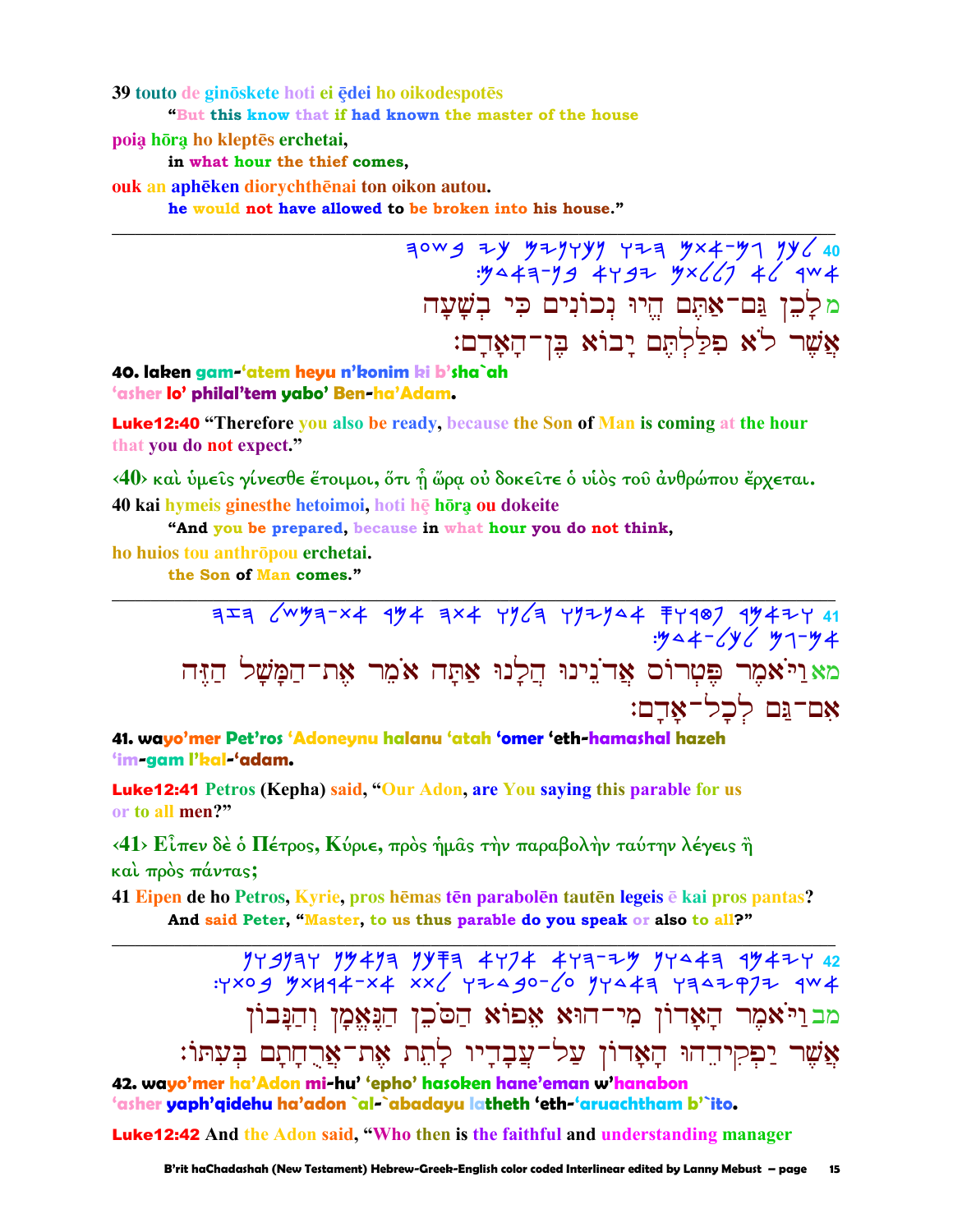**whom his master appoints over his servants to give them their meal at its time?"**

**‹42› καὶ εἶπεν ὁ κύριος, Τίς ἄρα ἐστὶν ὁ πιστὸς οἰκονόµος ὁ φρόνιµος, ὃν καταστήσει ὁ κύριος ἐπὶ τῆς θεραπείας αὐτοῦ τοῦ διδόναι ἐν καιρῷ [τὸ] σιτοµέτριον;** 

**42 kai eipen ho kyrios, Tis ara estin ho pistos oikonomos ho phronimos, And said the Master, "Who then is the faithful and steward wise,**

**hon katastsei ho kyrios epi ts therapeias autou tou didonai** 

**whom shall appoint the master over his servants to give en kairo [to]** sitometrion?

**in the proper time the food allowance." \_\_\_\_\_\_\_\_\_\_\_\_\_\_\_\_\_\_\_\_\_\_\_\_\_\_\_\_\_\_\_\_\_\_\_\_\_\_\_\_\_\_\_\_\_\_\_\_\_\_\_\_\_\_\_\_\_\_\_\_\_\_\_\_\_\_\_\_\_\_\_\_\_\_\_\_\_\_\_\_\_\_\_\_\_\_\_\_\_\_\_\_\_**

## : yy awo ya4ny2y y2ya4 492 4w4 4yaa agoa 24w4 43 : מגאַשרי הַעָּבָר הַהוּא אֲשֶׁר יַבֹא אֲרֹנַיו וִיִמְצַאָהוּ עֹשָׂה כֵן **43. 'ash'rey ha`ebed hahu' 'asher yabo' 'adonayu w'yim'tsa'ehu `oseh ken.**

Luke12:43 **"Blessed is that servant whom his master comes and finds so doing."**

**‹43› µακάριος ὁ δοῦλος ἐκεῖνος, ὃν ἐλθὼν ὁ κύριος αὐτοῦ εὑρήσει ποιοῦντα οὕτως. 43 makarios** ho doulos ekeinos, hon elthōn ho kyrios autou heuresei poiounta houtos. **"Blessed is that servant whom having come, his Master shall find doing thus."** 

### **\_\_\_\_\_\_\_\_\_\_\_\_\_\_\_\_\_\_\_\_\_\_\_\_\_\_\_\_\_\_\_\_\_\_\_\_\_\_\_\_\_\_\_\_\_\_\_\_\_\_\_\_\_\_\_\_\_\_\_\_\_\_\_\_\_\_\_\_\_\_\_\_\_\_\_\_\_\_\_\_\_\_\_\_\_\_\_\_\_\_\_\_\_** :whdyqpy wl-cy-rca lk-lo yk Mkl dyga tma **44**  מר אמת אֵנִּיד לַכֵם כִּי עַל־כֹּל אֲשֶׁר־יֶש־לוֹ יַפְקִידֵהוּ:

**44. 'emeth 'agid lakem ki `al-kol 'asher-yesh-lo yaph'qidehu.**

Luke12:44 **"Truly I tell you that he shall appoint him over all that is his."**

**‹44› ἀληθῶς λέγω ὑµῖν ὅτι ἐπὶ πᾶσιν τοῖς ὑπάρχουσιν αὐτοῦ καταστήσει αὐτόν. 44 alths leg hymin hoti epi pasin tois hyparchousin autou katastsei auton.** 

**"Truly I say to you that over all his possessions he shall appoint him."** 

**\_\_\_\_\_\_\_\_\_\_\_\_\_\_\_\_\_\_\_\_\_\_\_\_\_\_\_\_\_\_\_\_\_\_\_\_\_\_\_\_\_\_\_\_\_\_\_\_\_\_\_\_\_\_\_\_\_\_\_\_\_\_\_\_\_\_\_\_\_\_\_\_\_\_\_\_\_\_\_\_\_\_\_\_\_\_\_\_\_\_\_\_\_**

ljhw awbl ynda rjam wblb rmay-Ma awhh dbohw **45**   $:4$ yw $\zeta$ y xyxw $\zeta$ y  $\zeta$ y4 $\zeta$ y xy $\eta$ ya-x $\zeta$ y yakalwa haya $\zeta$ מהוּדַעִבֶר הַהוּא אִם־יֹאמַר בִּלְבּוֹ מְאַחֵר אַרֹנִי לַבוֹא וְהֵחֶל לִהֲכוֹת אֶת־הַעֲבָדִים וְאֶת־הַשָּׁפָחוֹת וְלֵאֱכֹל וְלִשְׁתּוֹת וְלִשְׁכֹוֹ־:

**45. w'ha`ebed hahu' 'im-yo'mar b'libo m'acher 'Adoni labo' w'hechel l'hakoth 'eth-ha`abadim w'eth-hash'phachoth w'le'ekol w'lish'toth w'lish'kor.**

Luke12:45 **"But if that servant says in his heart, 'My Adon delays in coming,' and begins to beat the male servants, and the female servants and to eat and to drink and to get drunk."**

**‹45› ἐὰν δὲ εἴπῃ ὁ δοῦλος ἐκεῖνος ἐν τῇ καρδίᾳ αὐτοῦ,** 

**Χρονίζει ὁ κύριός µου ἔρχεσθαι, καὶ ἄρξηται τύπτειν τοὺς παῖδας** 

**καὶ τὰς παιδίσκας, ἐσθίειν τε καὶ πίνειν καὶ µεθύσκεσθαι,** 

**45 ean de eipÿ ho doulos ekeinos en tÿ kardia! autou,** 

 **But if says that servant in his heart**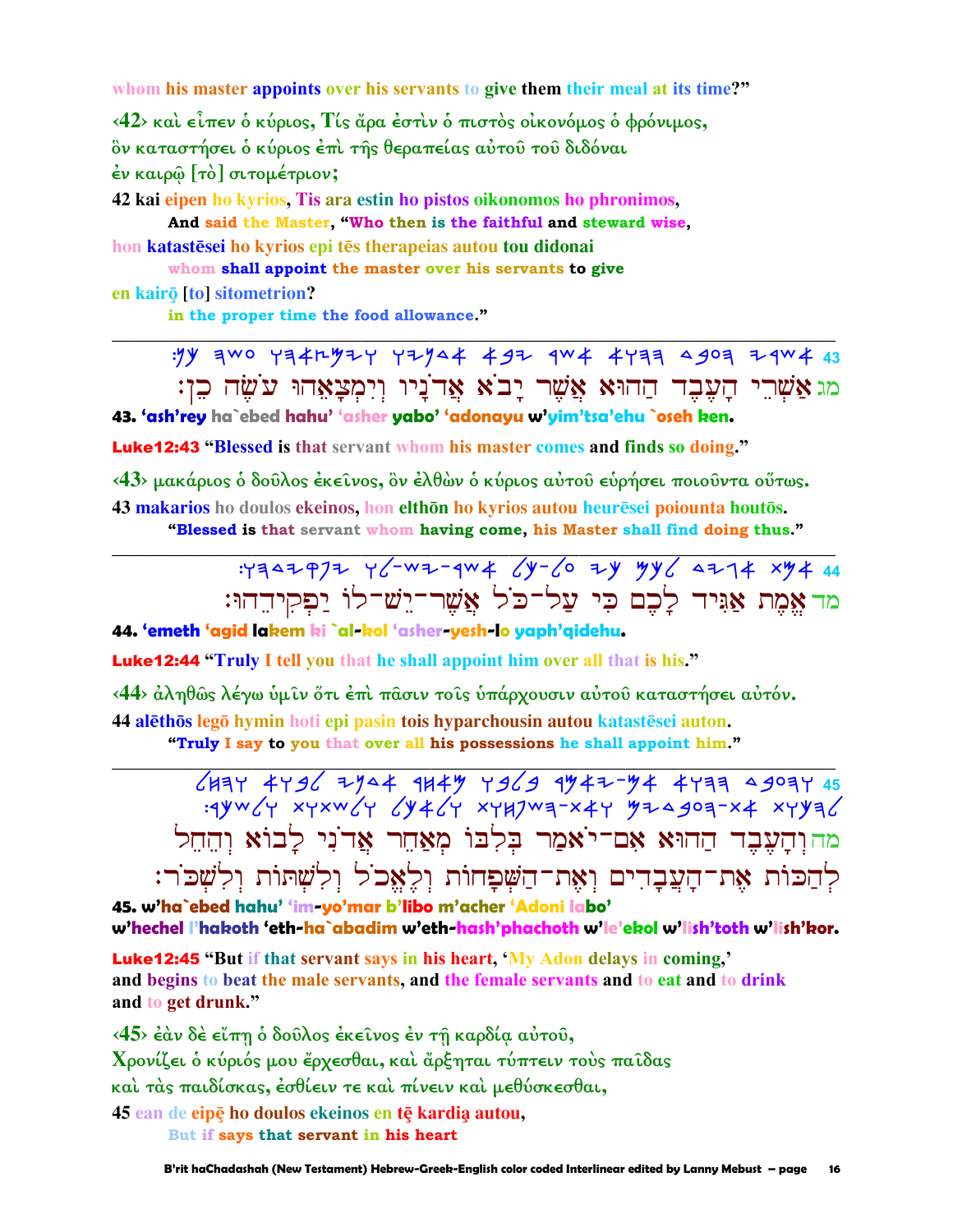Chronizei ho kyrios mou erchesthai, kai arxētai typtein tous paidas

"Delays my master to come, and he begins to beat the men servants kai tas paidiskas, esthiein te kai pinein kai methyskesthai,

and the women servants both to eat and to drink and to become drunk."

714 444 444 794 1994 1994 444 445 744 144 445<br>46 34 460 4404 744 444 744 446 446 446 744 מובוֹא יבוֹא אדני העבד ההוּא ביוֹם לֹא־יצפּה וּבְשַׁעַה לֹא יֵדֵע וִישַׁםֵּף אוֹתוֹ וְשַׂם אֶת־חֵלְקוֹ עִם־הַסוֹרֵרִים:

46. bo' yabo' 'adoney ha`ebed hahu' b'yom lo'-y'tsapeh ub'sha`ah lo' yeda` wishaseph 'otho w'sam 'eth-chel'go `im-hasorarim.

Luke12:46 "the master of that servant shall come on a day when he does not ancticipate and in an hour he does not know. He shall cut him apart, and place his portion with the rebellious."

<46> ήξει ο κύριος του δούλου έκείνου έν ήμέρα ή ου προσδοκα και έν ώρα ή ου γινώσκει, και διχοτομήσει αυτόν και το μέρος αυτού μετά των απίστων θήσει. 46 hēxei ho kyrios tou doulou ekeinou en hēmera hē ou prosdoka

"Shall come the Master of that servant on a day which he does not expect kai en hōra hē ou ginōskei, kai dichotomēsei auton

and in an hour which he does not know and shall cut in pieces him kai to meros autou meta tōn apistōn thēsei.

and his portion with the unbelievers shall put him."

 $774$   $46$   $17744$   $17747$   $17404$   $1047$   $1044$   $1191$   $1091$   $17$  $xy$  44  $xy$   $yy$  ay  $xy$   $yy$   $xy$   $xy$  and  $xy$ מזוְהָעֶבֶר הַחוּא אֲשֶׁר יָדַע אֶת־רִצוֹן אֲדֹנַיו וִלֹא הֵכִין וִלֹא־עַשַׂה כְרִצוֹנוֹ יָכֶה מַכּוֹת רַבּוֹת:

47. w'ha`ebed hahu' 'asher yada` 'eth-r'tson 'adonayu w'lo' hekin w'lo'-`asah kir'tsono yukeh makoth rabboth.

**Luke12:47** "That servant who knows the desire of his master but does not prepare and does not act according to his desire shall be strucken with many blows,"

<47> έκείνος δέ ό δούλος ό γνούς τό θέλημα του κυρίου αύτου καὶ μὴ ἑτοιμάσας ἢ ποιήσας πρὸς τὸ θέλημα αὐτοῦ δαρήσεται πολλάς· 47 ekeinos de ho doulos ho gnous to the lema tou kyriou autou kai me hetoimasas

"And that servant having known the will of his master and not having prepared

e poiesas pros to thelema autou daresetai pollas;

or having done according to his will shall be beaten with many blows."

 $474$  443 4W4 47444 3WOY 047-46 4W44 48  $w+2$  and  $w-y$  and  $w-y$  and  $y$  and  $y$  and  $z$  and  $y$  and  $z$  and  $y$  and  $y$  and  $z$  and  $y$  and  $z$  and  $y$  and  $z$  and  $y$  and  $z$  and  $y$  and  $z$  and  $z$  and  $z$  and  $z$  and  $z$  and  $z$  and  $z$  and  $z$  and  $z$  and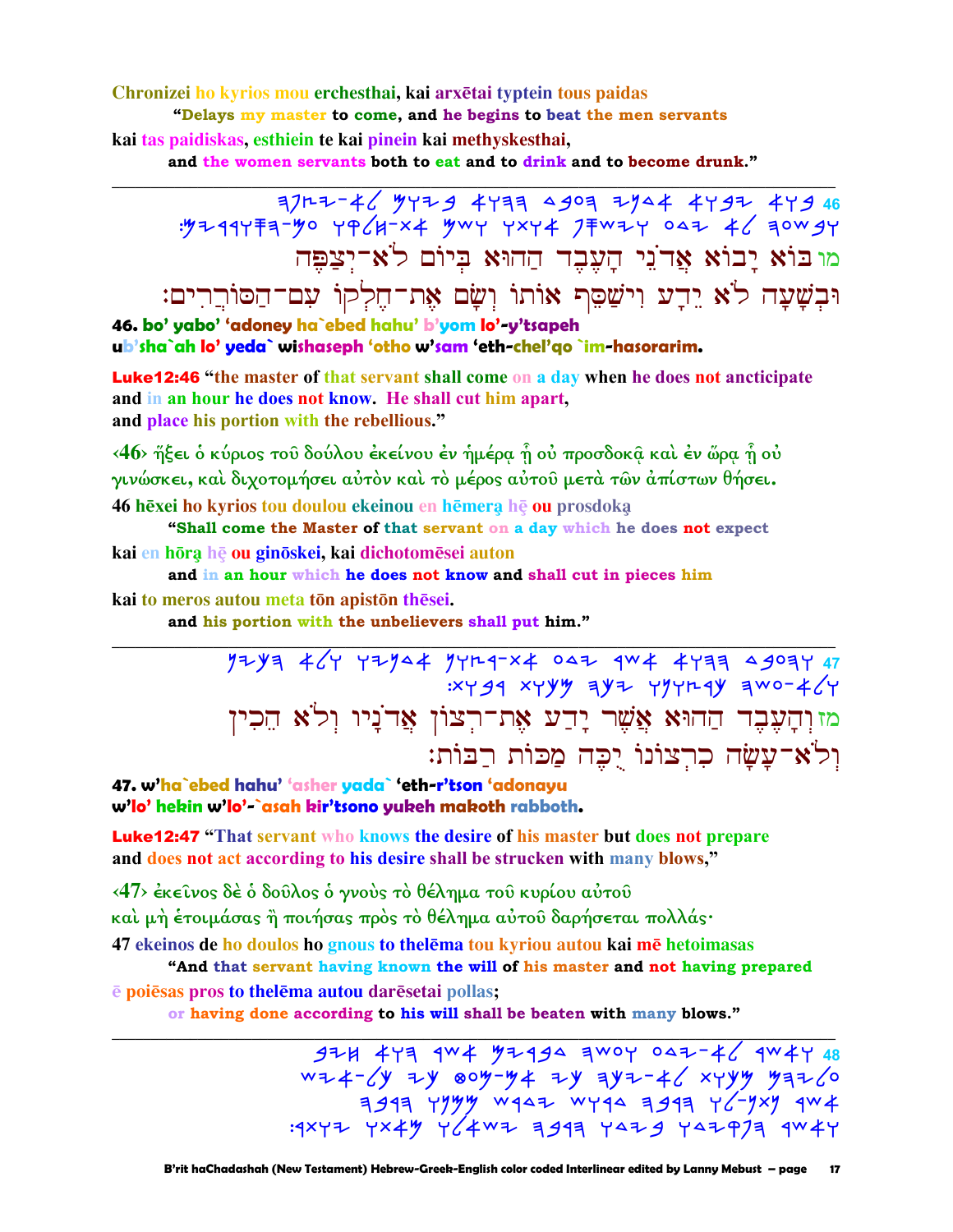מחוַאֲשֶׁר לֹא־יַדַע וְעַשַׂה הָבָרִים אֱשֶׁר הוּא חַיַּב עֲלֵיהֵם מַכּוֹת לֹאִ־יִכְּה כִּי אַם־מִעַט כִּי כָל־אִישׁ אֲשֶׁר נִתֲן־לוֹ הַרְבָּה הַרוֹשׁ יִהַרֵשׁ מִמֵּנוּ הַרְבָה וַאֲשֶׁר הִפְקִידוּ בְיָדוֹ הַרְבֵה יִשָׁאֲלוּ מֵאָתוֹ יוֹתֵר:

48. wa'asher lo'-yada` w'`asah d'barim 'asher hu' chayab `aleyhem makoth lo'-yukeh ki 'im-m'`at ki kal-'ish 'asher nitan-lo har'beh darosh yidaresh mimenu har'beh wa'asher hiph'qidu b'yado har'beh yish'alu me'ito yother.

**Luke12:48 "One who does not know and does things that make him liable** shall not be struck except a few times. For everyone that is given much, much shall surely be sought from him. One to whom they entrust much, they shall ask more of him."

<48> ο δέ μή γνούς, ποιήσας δέ άξια πληγών δαρήσεται όλίγας. παντὶ δὲ ὧ ἐδόθη πολύ, πολὺ ζητηθήσεται παρ' αὐτοῦ, καὶ ὧ παρέθεντο πολύ, περισσότερον αἰτήσουσιν αὐτόν.

48 ho de mē gnous, poiesas de axia plēgōn

"But the one not having known but having done things worthy of blows darësetai oligas, panti de  $h\bar{q}$  edothë poly,

shall be beaten with few blows but to everyone to whom much was given,

poly zētēthēsetai par' autou, kai hō parethento poly,

much shall be required from him, and to whom was entrusted much

perissoteron aitesousin auton.

even more they shall ask from him."

:3409 49Y ZY ZXL7H-34Y L449 W4 H(W( ZX49 ZY4 49 מט אַנִי בַּאתִי לִשַׁלַּח אֵשׁ בָאָרֵץ וּמֵה־חָפַצְתִּי כִּי כְבָר בָעָרָה: 49. 'ani ba'thi l'shalach 'esh ba'arets umeh-chaphats'ti ki k'bar ba`arah.

**Luke12:49 "I have come to send fire upon the earth,** and how I wish that it were already burning!"

<49> Πῦρ ἦλθον βαλεῖν ἐπὶ τὴν γῆν, καὶ τί θέλω εἰ ἤδη ἀνήφθη.

49 Pyr ēlthon balein epi tēn gēn, kai ti thelō ei ēdē anēphthē.

"Fire I came to throw on the earth and how I wish if already it was kindled."

 $3/(4x-74)$  40 7/  $41-744$  XH4 3/7 48 / 483/ 7/ W74 50 נויש לי להטבל טבילה אחת ומה־יצר לי עד כי־תכלה:

### 50. w'yesh li l'hitabel t'bilah 'echath umah-yetsar li `ad ki-th'kuleh.

**Luke 12:50** "I have to be immersed in a certain immersion, and how distressed I am until it is complete!"

 $\langle 50 \rangle$  βάπτισμα δέ έχω βαπτισθήναι, και πῶς συνέχομαι ἕως ὅτου τελεσθῆ. 50 baptisma de echō baptisthēnai,

"And the baptism I have to be baptized with, kai pōs synechomai heōs hotou telesthē.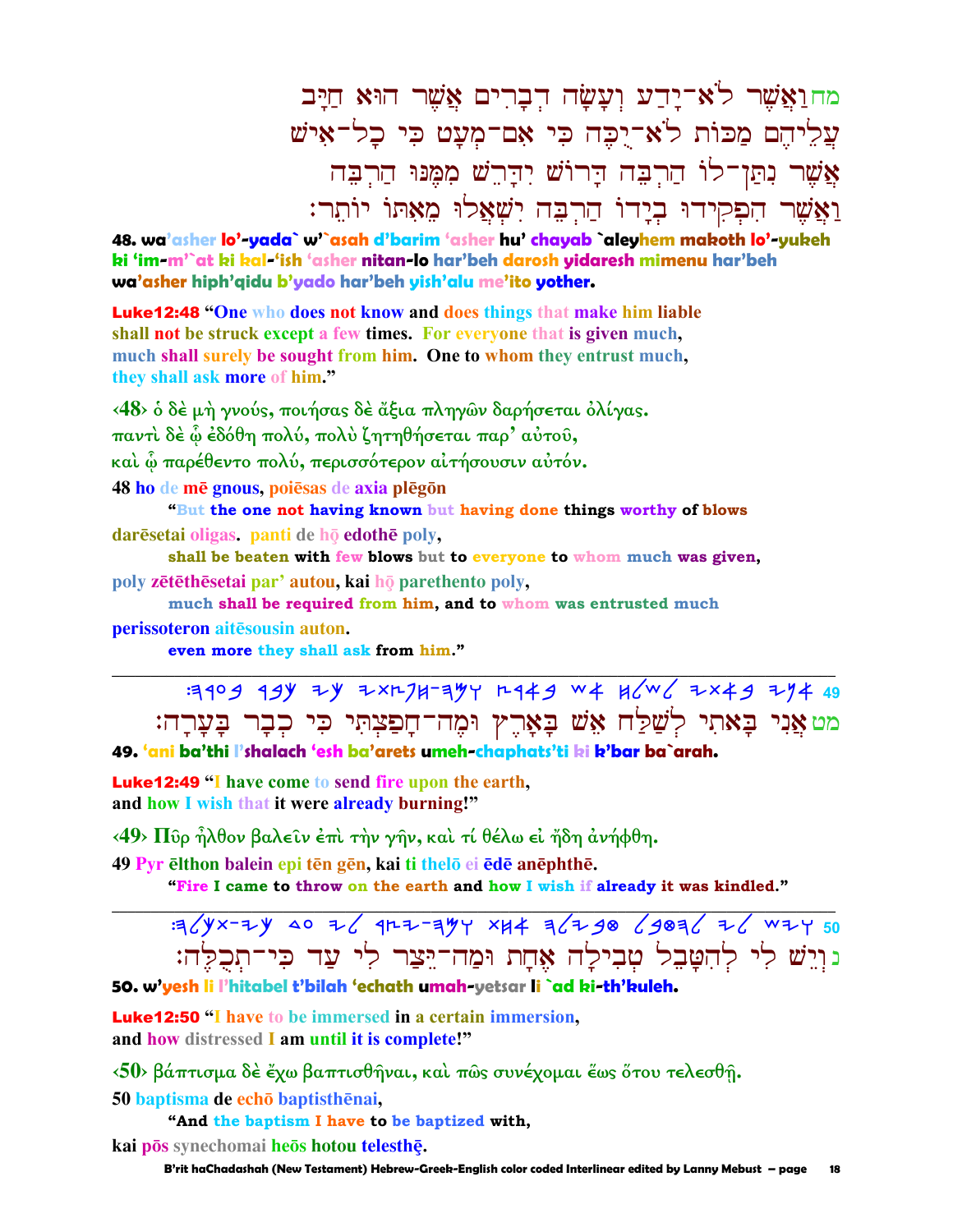46 yy6 9y4 zy4 r949 yy6w xx6 zx4gw yx4 yz9y43 51 נא הַאֹמְרִים אַתֶּם שֶׁבָּאתִי לָתֵת שָׁלוֹם בָאָרֶץ אֲנִי אֹמֵר לָכֶם לֹא כִּי אָם־מַחֲלֹקֵת:

51. ha'om'rim 'atem sheba'thi latheth shalom ba'arets 'ani 'omer lakem lo' ki 'im-machaloaeth.

**Luke12:51** "To those of you who say that I have come to bring peace on earth, I say to you, 'No, but rather, division!"

 $\langle 51 \rangle$  δοκείτε ότι είρήνην παρεγενόμην δούναι έν τη γη; ούχί, λέγω ύμιν, άλλ' ή διαμερισμόν. 51 dokeite hoti eirenen paregenomen dounai en te ge? "Do you think that peace I came to bring on the earth?"

ouchi, legō hymin, all' e diamerismon.

No, I tell you but rather division."

נבכִּי מֵעֲתָּה חֲמִשָּׁה בְּבַיִת אֶחָד יֵחָלֵקוּ שְׁלֹשָׁה עַל־שְׁנַיִם וּשָׁנַיִם עֲל־שָׁלֹשֵׁה:

52. ki me`atah chamishah b'bayith 'echad yechalegu sh'Ishah `al-sh'nayim ush'nayim `al-sh'Ishah.

Luke12:52 "For from now on five members in a single house shall be divided, three against two and two against three."

<52> έσονται γάρ άπό του νυν πέντε έν ένι οίκω διαμεμερισμένοι, τρείς έπι δυσιν και δύο έπι τρισίν,

52 esontai gar apo tou nyn pente en heni oiko diamemerismenoi,

"For there shall be from now five in one house having been divided

treis epi dysin kai duo epi trisin,

three against two and two against three."

xga-6 543 944-6 7947 794-6 P642 944 53<br>xyyha-6 a6yay a6ya-60 xyyha 543-60 xgay נג הָאָב יֵחָלֵק עַל־הַבֵּן וְהַבֵּן עַל־הָאָב הָאֵם עַל־הַבַּת וְהַבַּת עַל־הָאֵם הֶחָמוֹת עַל־הַכַּלָּה וְהַכַּלָּה עַל־הֵחָמוֹת:

53. ha'ab yechaleg `al-haben w'haben `al-ha'ab ha'em `al-habath w'habath `al-ha'em hechamoth `al-hakalah w'hakalah `al-hechamoth.

**Luke12:53** "The father shall be divided against the son and the son against the father, the mother against the daughter and the daughter against the mother. the mother-in-law against the bride and the bride against the mother-in-law."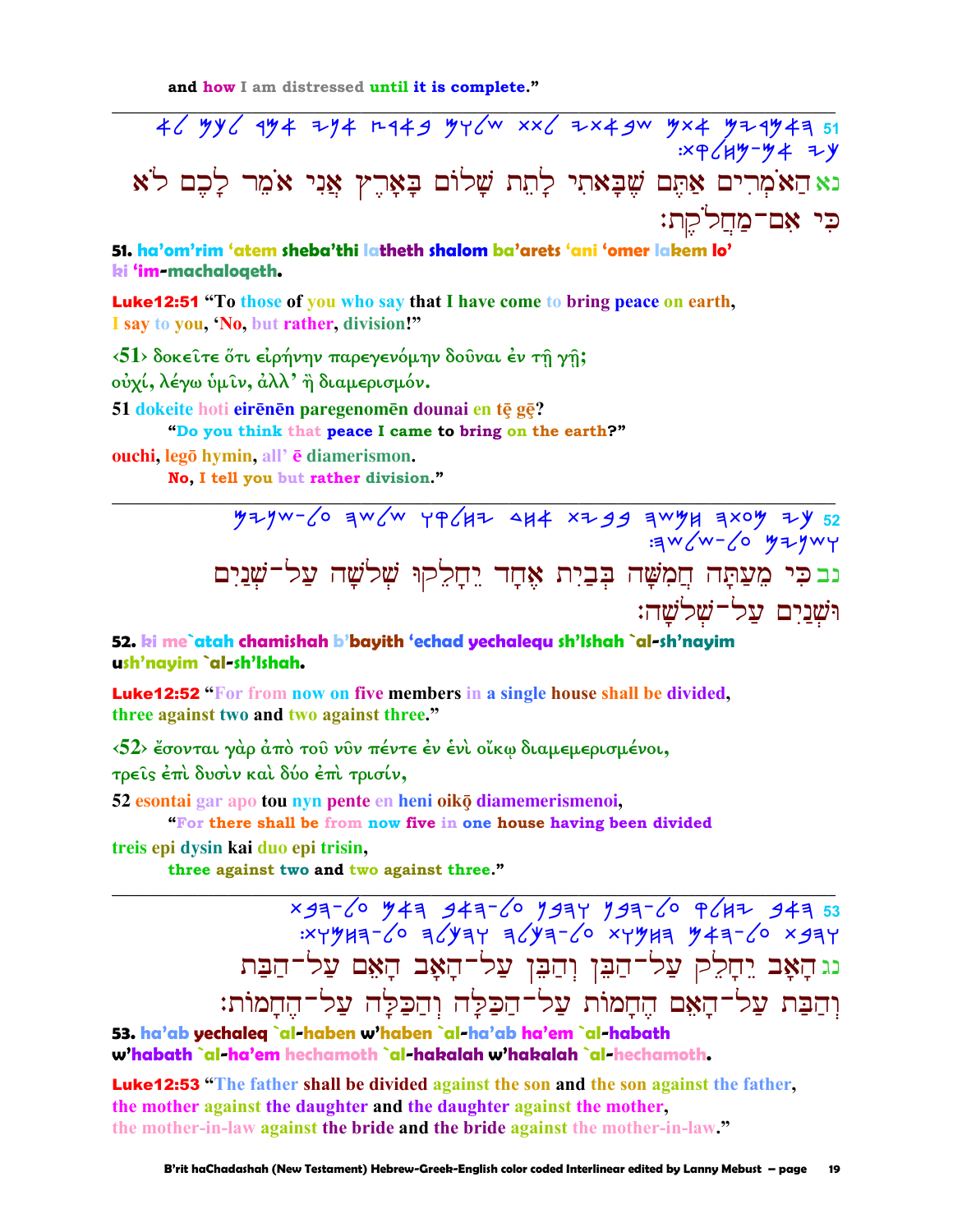**‹53› διαµερισθήσονται πατὴρ ἐπὶ υἱῷ καὶ υἱὸς ἐπὶ πατρί, µήτηρ ἐπὶ τὴν θυγατέρα καὶ θυγάτηρ ἐπὶ τὴν µητέρα, πενθερὰ ἐπὶ τὴν νύµφην αὐτῆς καὶ νύµφη ἐπὶ τὴν πενθεράν. 53 diameristhesontai pater epi huio kai huios epi patri,** 

**Shall be divided father against son and son against father,** mētēr epi tēn thygatera kai thygatēr epi tēn mētera,

**mother against the daughter and daughter against the mother,**

**penthera epi ten nymphen autes** 

 **mother-in-law against her daughter-in-law**

**kai nymphē epi tēn pentheran.** 

**and daughter-in-law against the mother-in-law.** 

**\_\_\_\_\_\_\_\_\_\_\_\_\_\_\_\_\_\_\_\_\_\_\_\_\_\_\_\_\_\_\_\_\_\_\_\_\_\_\_\_\_\_\_\_\_\_\_\_\_\_\_\_\_\_\_\_\_\_\_\_\_\_\_\_\_\_\_\_\_\_\_\_\_\_\_\_\_\_\_\_\_\_\_\_\_\_\_\_\_\_\_\_\_** bromb hlo boh-ta Mktark Moh nwmh-la Mg rmayw **54**   $\overline{H}$   $\overline{H}$   $\overline{H}$   $\overline{H}$   $\overline{H}$   $\overline{H}$   $\overline{H}$   $\overline{H}$   $\overline{H}$   $\overline{H}$   $\overline{H}$   $\overline{H}$   $\overline{H}$   $\overline{H}$   $\overline{H}$   $\overline{H}$   $\overline{H}$   $\overline{H}$   $\overline{H}$   $\overline{H}$   $\overline{H}$   $\overline{H}$   $\overline{H}$   $\overline{H}$   $\overline{$ נדו<sup>ַ</sup>יֹאמֶר גַּם אֶל־הֲמוֹן הָעָם כִּרְאֹתִכֶם אֶת־הַעַב עֹלֵה בַמַּעֲרַב :†¶‹¸†¹‹ '·¸‡ '´A ¶ ¶B ¶U¸šµ÷¼'µ‡

**54. wayo'mer gam 'el-hamon ha`am kir'oth'kem 'eth-ha`ab `oleh bama`arab wa'amar'tem geshem ba' w'ken yih'yeh.**

Luke12:54 **He also said to the crowd of people, "When you see the cloud rising in the west, you say, 'Rain is coming,' and so it does.'"**

**‹54› Ἔλεγεν δὲ καὶ τοῖς ὄχλοις, Ὅταν ἴδητε [τὴν] νεφέλην ἀνατέλλουσαν ἐπὶ δυσµῶν, εὐθέως λέγετε ὅτι Ὄµβρος ἔρχεται, καὶ γίνεται οὕτως· 54 Elegen de kai tois ochlois,** 

 **And He was saying also to the crowds, Hotan idēte** [tēn] nephelēn **anatellousan** epi **dysmōn**,

 **"When you see the cloud rising over the west**

**euthes legete hoti Ombros erchetai, kai ginetai houts;** 

**immediately you say a rain storm is coming and it happens thus."** 

## **\_\_\_\_\_\_\_\_\_\_\_\_\_\_\_\_\_\_\_\_\_\_\_\_\_\_\_\_\_\_\_\_\_\_\_\_\_\_\_\_\_\_\_\_\_\_\_\_\_\_\_\_\_\_\_\_\_\_\_\_\_\_\_\_\_\_\_\_\_\_\_\_\_\_\_\_\_\_\_\_\_\_\_\_\_\_\_\_\_\_\_\_\_** :4Y9<sup>2</sup> 91Y 49 9H a9a Ya94x 919a 4Ya agw9-94Y 55 נהוְאָם־נָשְׁבָה רוּחַ הַגֶּגֵב תּאָמְרוּ הִגֵּה חֹם בַּא וְגַם יַבוֹאָ:

**55. w'im-nash'bah ruach hanegeb to'm'ru hinneh chom ba' w'gam yabo'.**

Luke12:55 **"If the south wind blows, you say, 'Behold, heat is coming,' and it comes as well."**

**‹55› καὶ ὅταν νότον πνέοντα, λέγετε ὅτι Καύσων ἔσται, καὶ γίνεται.** 

**55 kai hotan noton pneonta, legete hoti Kausōn estai, kai ginetai.** 

**"And when there is a south wind blowing, you say it shall be hot, and it happens." \_\_\_\_\_\_\_\_\_\_\_\_\_\_\_\_\_\_\_\_\_\_\_\_\_\_\_\_\_\_\_\_\_\_\_\_\_\_\_\_\_\_\_\_\_\_\_\_\_\_\_\_\_\_\_\_\_\_\_\_\_\_\_\_\_\_\_\_\_\_\_\_\_\_\_\_\_\_\_\_\_\_\_\_\_\_\_\_\_\_\_\_\_**

> Mymchw erah ynp-ta njbl Mta Myody Mypnjh **56**   $:3 \times 4$   $YH3 \times 4$   $YL4$   $X4 = 4$   $X03 - X4$ دו הַחֲנִפִים יֹדְעִים אֲתֶם לִבְחֹן אֶת־פְּנֵי הָאָרֶץ וְהַשָּׁמָיִם וָאֲת־הָעֵת הַז<sup>ּי</sup>את אֵיךְ לֹא תִבְחֲנוּ אֹתָהּ:

 **B'rit haChadashah (New Testament) Hebrew-Greek-English color coded Interlinear edited by Lanny Mebust – page 20**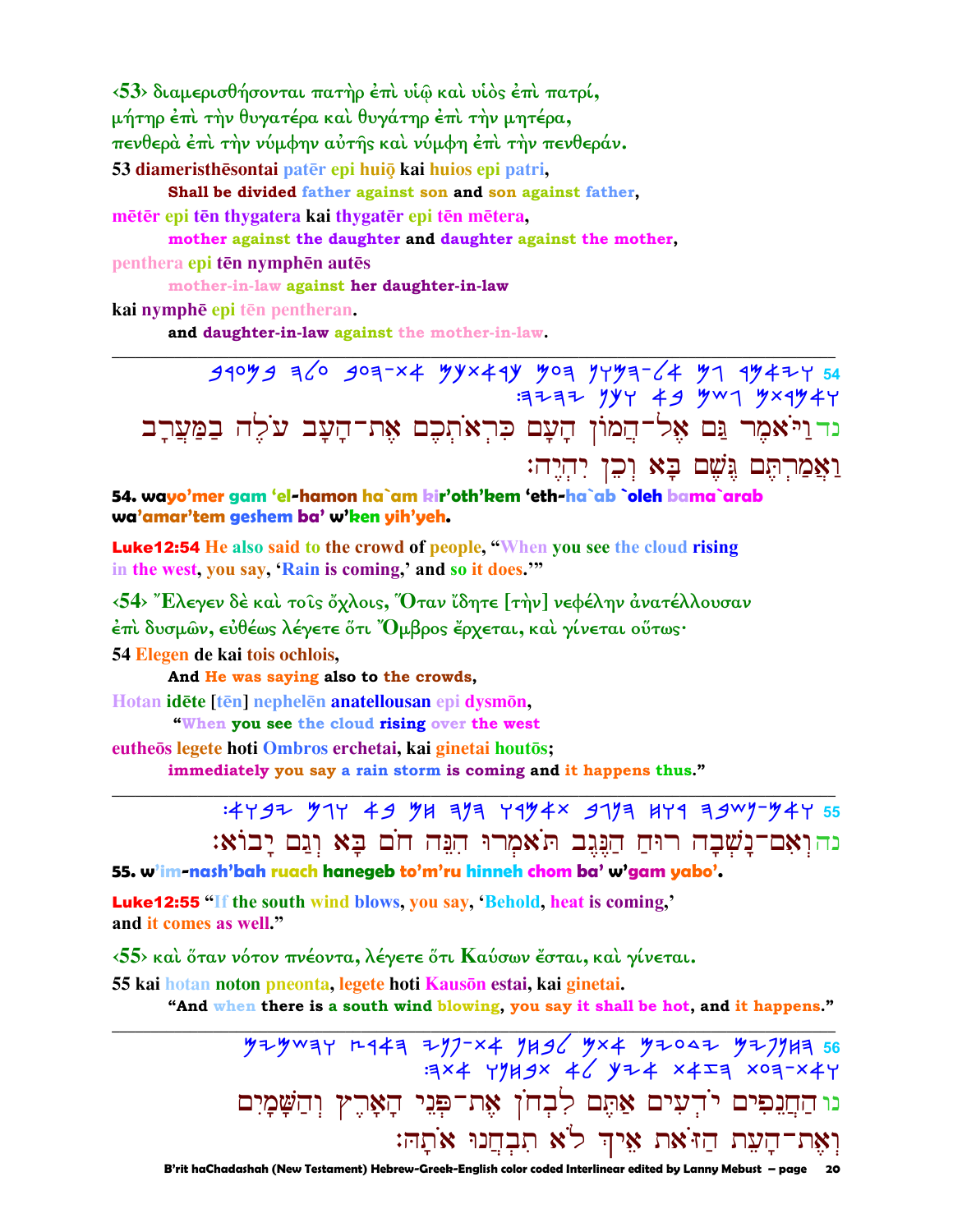#### 56. hachanephim yod'`im 'atem lib'chon 'eth-p'ney ha'arets w'hashamayim w'eth-ha`eth hazo'th 'ey'k lo' thib'chanu 'othah.

**Luke12:56 "Hypocrites! You know how to figure out the appearance of the earth** and the heavens, but how is it that you cannot figure this present time?"

 $\langle 56 \rangle$  υποκριταί, το πρόσωπον της γης και του ουρανου οίδατε δοκιμάζειν, τόν καιρόν δέ τούτον πώς ούκ οίδατε δοκιμάζειν;

56 hypokritai, to prosopon tes ges

"Hyrocrites, the appearance of the earth

kai tou ouranou oidate dokimazein.

and the heavens you know how to interpret.

ton kairon de touton pos ouk oidate dokimazein?

Time then that this how is it you do not know how to interpret?"

 $\frac{1}{2}$   $\frac{1}{2}$   $\frac{1}{2}$   $\frac{1}{2}$   $\frac{1}{2}$   $\frac{1}{2}$   $\frac{1}{2}$   $\frac{1}{2}$   $\frac{1}{2}$   $\frac{1}{2}$   $\frac{1}{2}$   $\frac{1}{2}$   $\frac{1}{2}$   $\frac{1}{2}$   $\frac{1}{2}$   $\frac{1}{2}$   $\frac{1}{2}$   $\frac{1}{2}$   $\frac{1}{2}$   $\frac{1}{2}$   $\frac{1}{2}$   $\frac{1}{2}$ 

## נז מַדוּעַ מֵעַצִמְכֶם אֵינִכֶם דַּנִים דִין אֵמֶת:

#### 57. madu`a me`ats'm'kem 'eyn'kem danim din 'emeth.

**Luke12:57** "Why do you not make a true judgment for yourselves?"

 $\langle 57 \rangle$  Τί δέ και άφ' έαυτών ού κρίνετε το δίκαιον;

57 Ti de kai aph' heauton ou krinete to dikaion?

"And why also for yourselves do you not judge what is right?"

 $L+132$   $L \times 133$   $L \times 133$   $L \times 133$   $L \times 133$   $L \times 133$   $L \times 133$   $L \times 133$   $L \times 133$ 87WAY 87WA-64 YXY4 9HFZ-77 YAA9 YAYO9 YYYY<br>464 XZ9-64 YYI6WI 98YWAY 98YWA-64 Y9FYI נחכי בלכתר אל־השר עם־איש ריבר השתרל להנצל מִמֶּנּוּ בְּעוֹדְךָ בַדְרֶךְ פֵּן־יִסְחַב אוֹתְךָ אֶל־הַשֹׁפֵט וְהַשֹּׁפֵט יִמְסַרְךְ אָלְ־הַשׁוֹטֵר וְהַשׁוֹטֵר יַשְׁלִיכְךְ אֶל־בִּית הַבָּלֶאּ:

58. ki b'lek't'ak 'el-hasar `im-'ish ribeak hish'tadel l'hinatsel mimenu b'`od'ak badare'k pen-vis'chab 'oth'ak 'el-hashophet w'hashophet yim'sar'ak 'el-hashoter w'hashoter yash'lik'ak 'el-beyth hakele'.

**Luke12:58** "For, as you go with the man who has a dispute with you to the ruler, make an effort to be delivered from him while you are on your way, lest he may drag you to the judge, and the judge hand you over to the officer, and the officer shall cast you into the house of prison."

<58> ως γάρ υπάγεις μετά του αντιδίκου σου έπ' άρχοντα, έν τη όδω δός έργασίαν άπηλλάχθαι άπ' αύτοῦ, μήποτε κατασύρη σε πρὸς τὸν κριτήν, καὶ ὁ κριτής σε παραδώσει τῷ πράκτορι, καὶ ὁ πράκτωρ σε βαλεῖ εἰς φυλακήν. 58 hos gar hypageis meta tou antidikou sou ep' archonta,

"For as you go away with your opponent to a ruler,

en tē hodō dos ergasian apēllachthai ap' autou,

on the road make an effort to receive a settlement from him, mēpote katasyrē se pros ton kritēn,